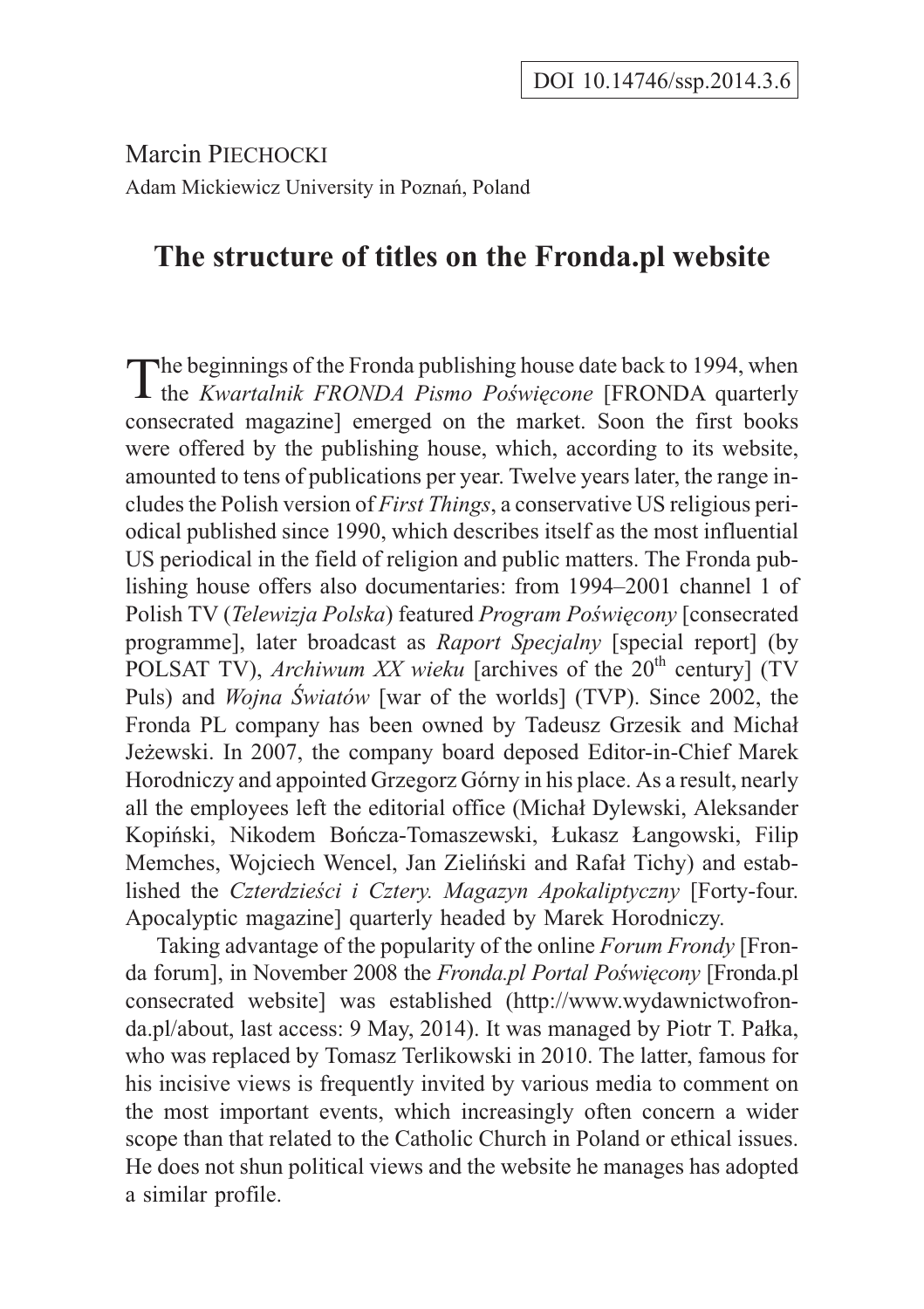By virtue of paragraph 3, items 3 and 4 of the Fronda Website Regulations, the use of foul language and phrases that could in any way undermine anyone's dignity and posting content offensive to others is forbidden. It is also inadmissible to publish information that breaches Polish law, calls for racial, religious and ethnic hatred, pornographic material or content generally deemed to be socially inappropriate, containing vulgar language, promoting alcohol, intoxicants and drugs. It should be emphasised that decisions taken by the administrator or moderator are final. Failing to comply with them may result in a complete block on the account. Items 5, 6 and 7 of the same regulations define when the administrators and moderators can edit, modify, move or delete users' entries (for instance when an entry lowers the general level of the website, the entry contradicts the editorial policy of the website, the entry is irrelevant to the topic or breaches the regulations). The website is not obliged to notify users that their entry has been moderated.

It is worth stressing the provisions concerning blocking users who fail to respect the administrator's or moderator's decisions, and the ability to edit content which contradicts the editorial policy. These should not be surprising, given a website where the host is authorised to establish the rules that have to be observed by visitors and has to have the possibility of adequate reactions if the rules are violated.

However, it seems somewhat hypocritical when Fronda's Editor-in-Chief and other journalists complain about their profile having been removed from Facebook. On 14 January, 2014, the user Philo wrote that the reason for this was the link to boxer Artur Szpilka's comment on gender ("Artur Szpilka: Gender? What's that? Homos? Gimme a break!" http://www.fronda.pl/a/artur-szpilka-gender-a-co-to-jest-to-pedaly-dajze- -spokoj,33478.html, entry from 13 January, 2014, last access: 12 July, 2014). The author ponders whether the Facebook administrator was not fond of the word "homos" or "gender", and observes that Facebook features anti-Catholic, Satanist and pro-gay fan pages as well as other "shit where we come across anti-Christian venom and you get the impression that Facebook is possessed." Philo clearly does not understand that Facebook can have its regulations and block users who violate them, the same way Fronda does. The right to offend others clearly works only one way, because Philo goes on writing that the space of Facebook is possessed by "stupid 'political correctness' which has nothing in common with freedom of speech. It is a breeding ground for all kind of left-wing, liberal gibberish. Shame!" ("Facebook kolejny raz zablokował portal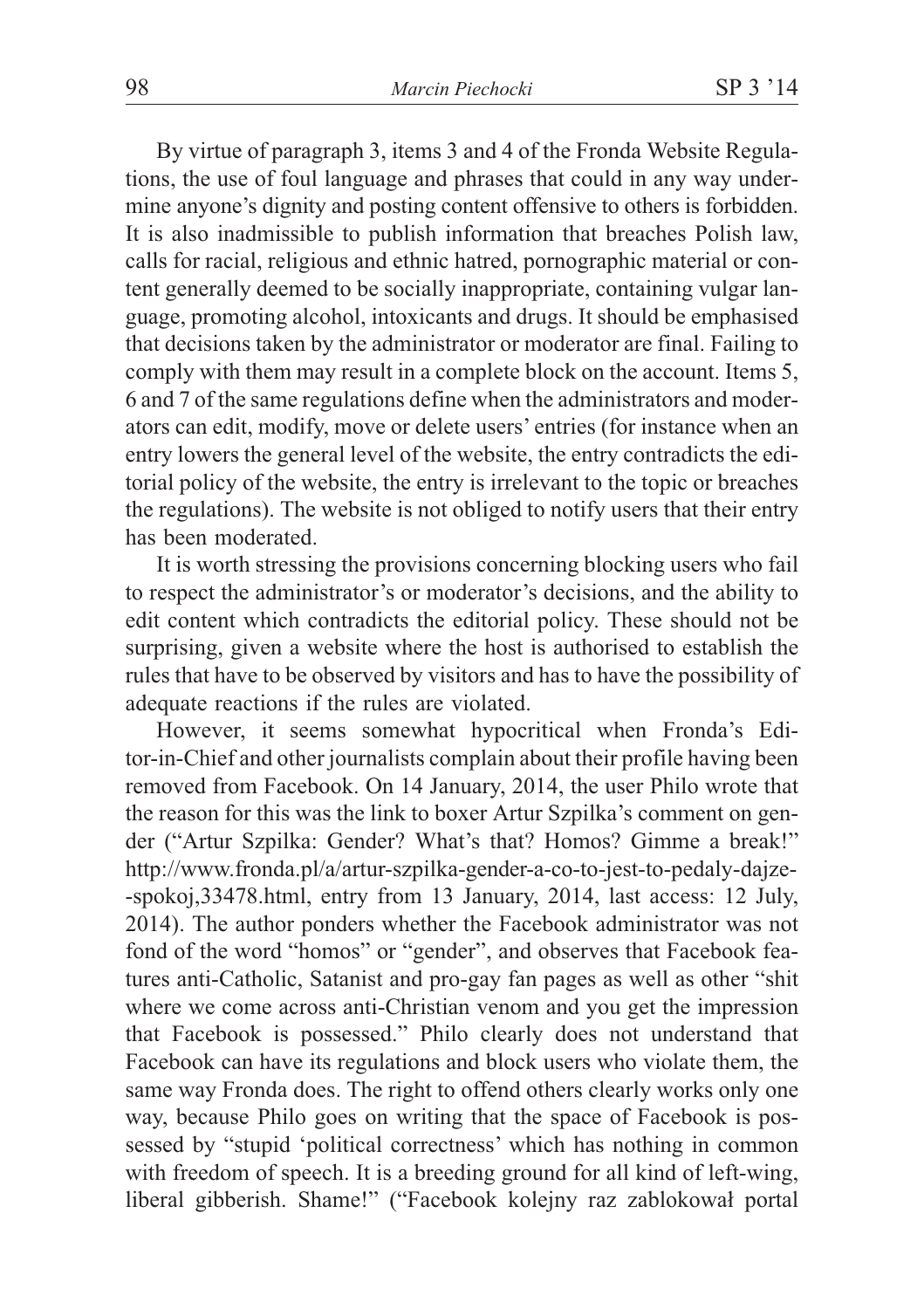Fronda.pl", http://www.fronda.pl/a/facebook-kolejny-raz-zablokowal-portal-frondapl,33529.html, entry from 14 January, 2014, last access: 12 July, 2014). In April, 2014, Fronda's editors reported another blockade of their profile by Facebook and informed that this time they were moving to Twitter – "a social medium which operates in line with the law rather than with ideological enragement" ("Facebook Fronda.pl kolejny raz zablokowany", http://www.fronda.pl/a/facebook-frondapl-kolejny-raz-zablokowany,36269.html, entry from 9 April, 2014, last access: 13 July, 2014). A month later, Philo reported that the punishment for speaking "the Truth" was over, and although Fronda was considering leaving Facebook, they did not want to give up. What is most bizarre, though, is the statement that the editor did not get any notification of the blocking so they did not know what it was all about this time. However, being aware of "Facebook's hardly friendly attitude to conservatives and Catholics we do not care much for this form of interference exercised by this social website. But we will not give up and will continue to participate and speak the Truth via this medium." Interestingly, at the end of this entry the editor asks for his page to be liked on this unfriendly website ("Wracamy na Facebook", http://www.fronda.pl/a/wracamy-na-facebook,37313.html, entry from 10 May, 2014, last access: 13 July, 2014). After another month had passed however, readers could learn about yet another blocking of Fronda's profile ("Portal Fronda.pl kolejny raz zablokowany na Facebooku", entry from 11 June, 2014, last access: 13 July, 2014). This time the reason was a text by Tomasz Terlikowski about the case of Professor Bogdan Chazan and his refusal to perform an abortion ("Żadna kobieta starająca się o dziecko nie zakłada, że będzie chciała potem je usunąć", entry from 10 June, 2014, last access: 13 July, 2014). In an attempt to discover the reason why their website had been blocked, Fronda's editors write, among other things, that it is an utter parody and nonsense to block a website that defends life, condemns abortion and says openly that killing unborn children is a violation of the fundamental human right – the right to live. They also observe that the website is doing very well even without Facebook and it is a pity that many people will not be able to read important articles posted by Fronda. They assume that FB moderators must have decided that Fronda was a hostile medium which should be blocked from time to time. However, they say the website will face up to such censorship, and

Fronda's editors presented a similar approach when calling for the Firefox browser to be boycotted. The reason for that was the sacking of

will continue to speak the truth.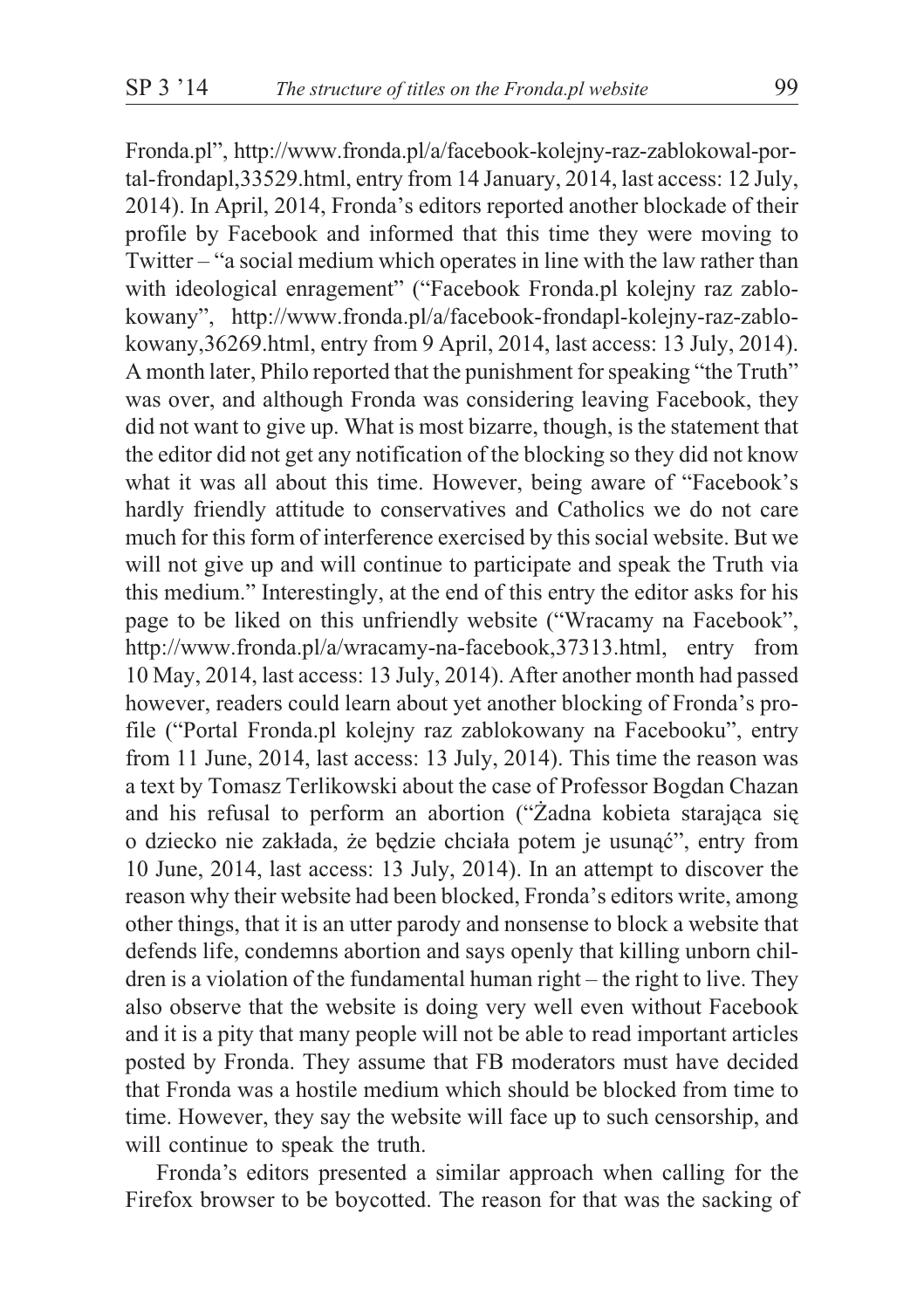Brendan Eich, the CEO of Mozilla, the company that makes the browser, who spoke against single-sex marriages and paid 1,000 dollars for the organisation of a referendum on a law to protect traditional families. The title of the entry was symptomatic as it read: "The triumph of homo-fascism. Mozilla CEO resigns" (http://www.fronda.pl/a/tryumf-homo-faszyzmu-dyrektor-mozilli-ustepuje,36129.html, entry from 4 April, 2014, last access: 13 July, 2014). In his next article Tomasz Terlikowski called for boycotting the browser, so that it is used only by those defended by its owners, that is the 2.5% of gays and lesbians. Normal families should use other browsers so that the "cowards" who succumb to the demands of the "homo-terrorists" come to understand what pays and what does not ("Po¿egnanie z Mozill¹!", http://www.fronda.pl/blogi/contra-gentiles/pozegnanie-z-mozilla,38462.html, entry from 5 April, 2014, last access: 13 July, 2014).

The strong views and language of the Fronda website's journalists have both supporters (over 34,000 likes on FB in July 2014) and opponents, who mock the conservatism, outrage and occasional 'mania' of the authors from the *Portal Poświęcony* (over 20,000 persons liked the profile *Madrości z Frondy* [wisdom from Fronda] in the same period). The articles are vigorously commented on by both sides of the dispute, and a group of permanent discussion participants can be identified.

The focus of this paper, however, is not the ideological profile of the website, but the peculiar way of handling the titles of articles, which play a special role online. The 'catchiness' and controversies they raise, often owing to manipulation, encourage readers to click on them to open the articles, which translates into the popularity of the website. That is why we have such titles as "Germans shot to death in Basel" which the *Wirtualna Polska* website gave to an article about a football match between Germany and Switzerland (26 May, 2012, http://euro.wp.pl/title,Niemcy-rozstrzelani-w-Bazylei,wid,14520654,wiadomosc.html, last access: 9 May, 2014). This method is dangerous, inasmuch that some readers will not scroll down to learn what the article is about and will draw conclusions only on the basis of the title. In this way one can receive a message that not only is not true, but is also incompatible with the content of the article.

Some titles used by the Fronda website are worth analysing to illustrate how often they represent the level of a tabloid, violate the website's own regulations or plainly distort reality. The text entitled "Poles protest against the Council of Europe Convention" is a good example of this (http://www.fronda.pl/a/polacy-protestuja-przeciwko-konwencji-rady-eu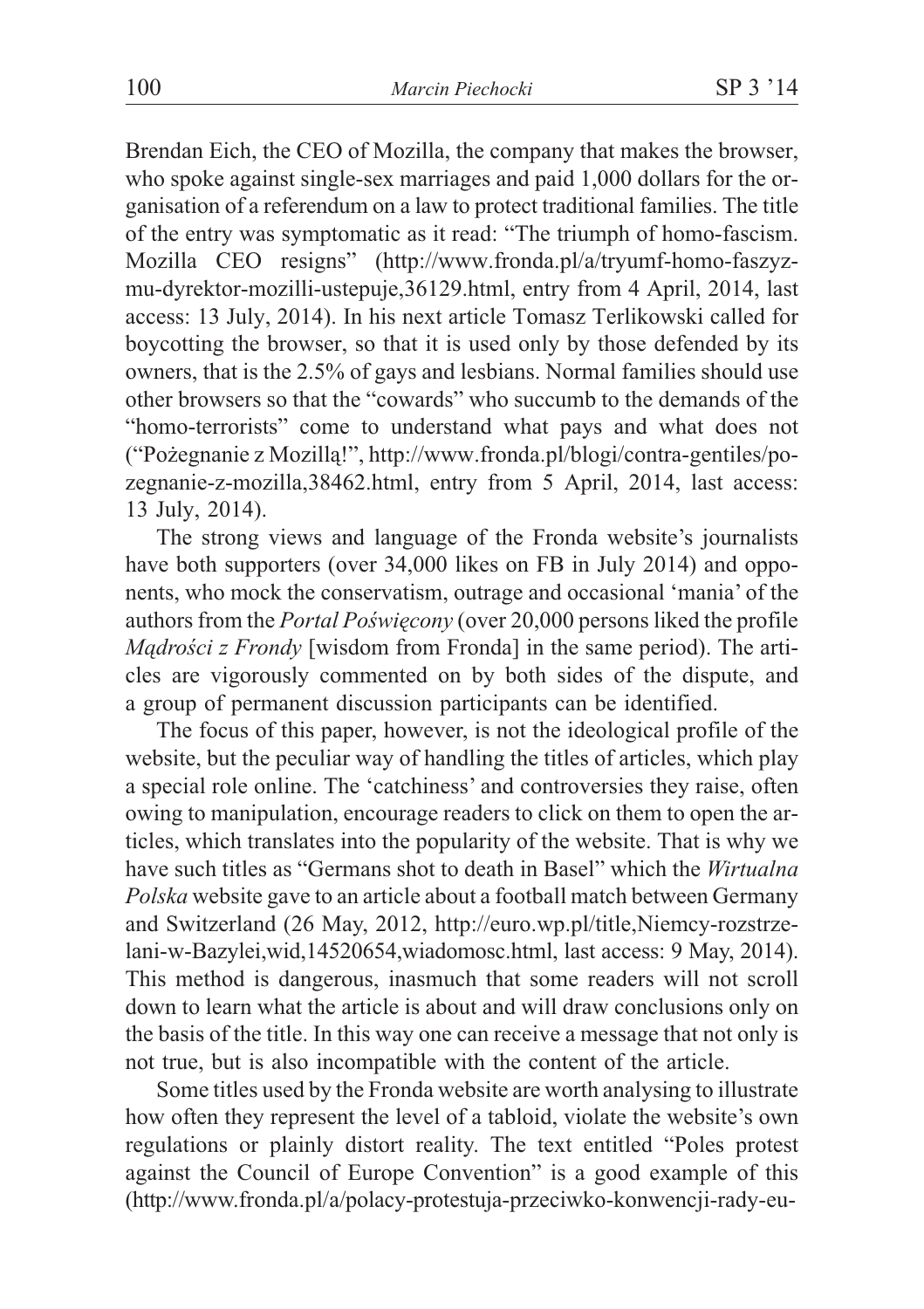ropy,37761.html, entry from 23 May, 2014, last access: 10 June, 2014). It implies that Poles do not want the Polish parliament to ratify the Council of Europe Convention on preventing and combating violence against women and domestic violence. Worded in this way, the title implies that this is the opinion of the majority of Poles; but if readers go to the address referred to in the article (www.konwencjinie.pl) in order to express their protest, they will find that the motion had been signed by 3,554 persons (as of 23 May, 2014). The same mechanism was applied with reference to the article entitled "Polish doctors against gender!" (http://www.fronda.pl/a/ polscy-lekarze-przeciw-gender,34594.html, entry from 17 February, 2014, last access: 10 June, 2014). The title implies that this ideology, which is considered to be a lie that may cause irreversible harm, is opposed by the whole, or at least the majority of medical circles. The reader will be disappointed again, as on reading the article he will find out that it was only the Silesian Section of the Catholic Association of Polish Doctors that has written an open letter on this topic. Such titles are a clear case of abuse, although the authors would surely defend themselves saying that the signatories of the protest against the convention are Poles, so the title is true and, in the second case, that they are both doctors and Poles. Such an explanation is frequently used in advertising which says that a given product was awarded a prize by pharmaceutical professors. We do not know whether they form some kind of an organisation, or whether it simply involved paying two professors of pharmacy to give the product the award, then for the makers to boast about it with a 'clear' conscience. A similar presumption of universality was also used in propaganda broadcasts in the times of the Polish People's Republic.

## **Homosexuals attack**

In the opinion of Fronda's journalists, homosexuality is a disease and perversion. Sebastian Moryñ, Deputy Editor-in-Chief of Fronda, was outraged at the 2014 Equality Parade to be organised in Warsaw, with the motto "Equal rights, a common cause" (*Równe prawa, wspólna sprawa*), which he labels a homosexual parade, a march of homosexual indoctrination and a march of homosexuals, to choose but a few terms, concluding that this was the "Parade of Hatred" towards Christianity and heterosexual families. Such opinions are not surprising, but the title of the article, "Homosexual attack on Warsaw!" (http://www.fronda.pl/a/homoseksualny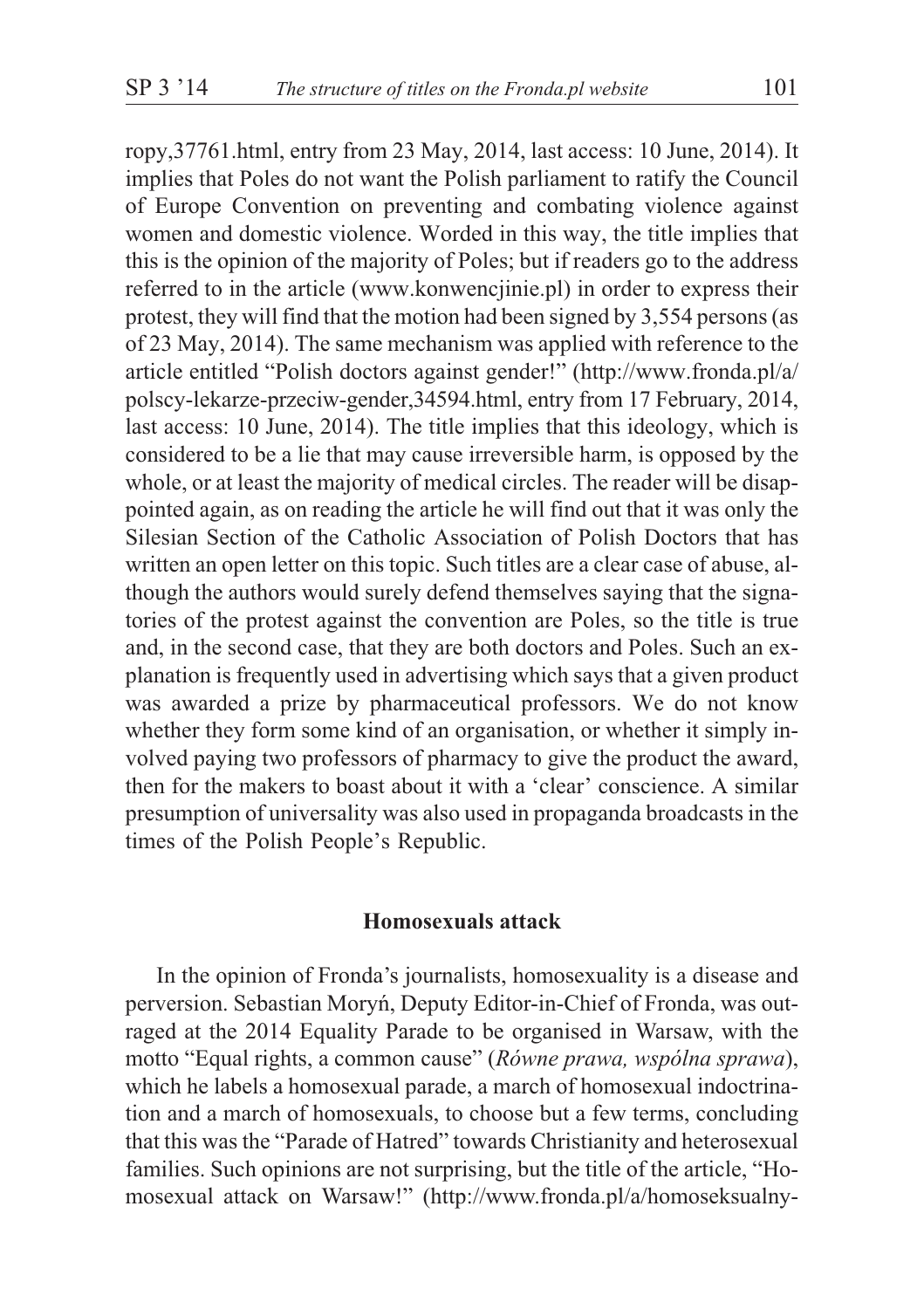-atak-na-warszawe,37725.html, entry from 22 May, 2014, last access: 10 June, 2014), is. Is the capital going to be attacked by hordes of depraved degenerates with a different sexual orientation? Or is it going to be invaded by an army of homo-recruits? Or are we talking about a parade that promotes equality and calls for respecting differences between people? Does it consequently mean that the demonstration of people with attitudes and likes different to the author's equals an attack on the city? In order to deflect the accusations of intolerance, the author explains that the Parade participants want to demonstrate more than their protest against homophobia, which in his opinion does not exist in Poland. He adds that a number of "gentlemen loving other gentlemen" dine in restaurants on his street and he never noticed that they were persecuted by the heterosexual community of the district of Ochota and forced into exile. Instead, they live there, shop at street markets, go to parks, fortunately – not holding hands, for which he praises them. In the concluding lines of his article he equated the Equality Parade to a Parade of Hatred towards Christianity and heterosexual families.

## **Gangsters in the government**

The critical attitude of Fronda's journalists to Donald Tusk's government was evidenced by a multitude of articles that are impossible to quote here (a sample from 8 March, 2014 will suffice, when a text entitled "Donald Tusk's ridiculous wishes for women" was published: http://www.fronda.pl/a/bzdurne-zyczenia-donalda-tuska-dla-kobiet,35228.html, last access: 10 July, 2014). The lead in reads as follows: "Donald Tusk, our beloved Prime Minister announces on Women's Day that he will engage in fighting against violence and for equal rights in the family. You couldn't give much sillier wishes." There is, however, a limit that should not be exceeded, that is simple honesty, integrity and decency. What conclusions could Fronda's readers draw when they saw the title "Tusk and Sikorski among the most powerful people and gangsters in the world" (http://www.fronda.pl/a/ tusk-i-sikorski-posrod-najpotezniejszych-ludzi-na-swiecie-i-gangsterow, 27857.html?page=2&, entry from 30 April, 2014, last access: 10 July, 2014). If someone was counting on these Polish politicians having been caught on camera at a birthday party thrown by a representative of the world of crime, they would have been somewhat disappointed. The text is about the *Foreign Policy* magazine's list of the 500 most influential people in the world. It featured Prime Minister Tusk and Minister of Foreign Af-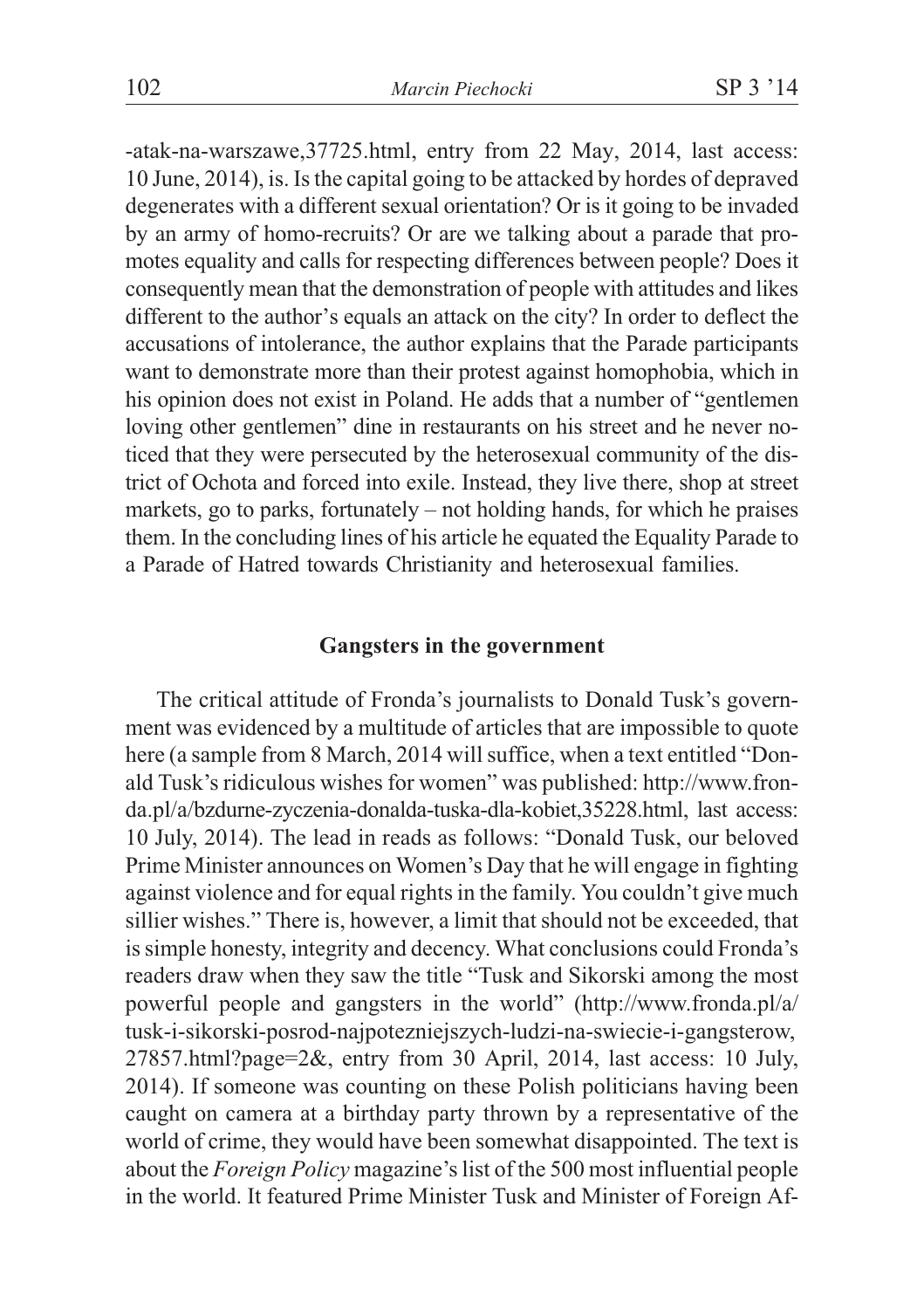fairs Sikorski, as well as gangsters and terrorists. Who cares if the title implies some connections between these people?

#### **Murderers murder. And rape**

According to the Polish dictionary *Słownik języka polskiego PWN*, murder is the crime of killing a human. To murder means to kill people, or animals unnecessarily; to kill in a cruel way, to kill while torturing, or commit murder. These definitions are unambiguous, as is the fact that murder is a punishable offence. What is the reader to think, then, on reading the following title: "It costs 1,351.13 zloty to murder a disabled person in Poland" (http://www.fronda.pl/a/135113-zlotych-kosztuje-w-polsce-zamordowanie-niepelnosprawnego,37415.html, entry from 13 May, 2014, last access: 10 July, 2014). Aghast, he will click on it to learn why murderers are rewarded for their deeds. The intro does not disperse his doubts, as it states that "it costs 1,351.13 zloty to murder a disabled person in Poland. And the money for this murder comes from our taxes to go to hospitals where this crime is committed." The reader still does not know whether the Penal Code has been amended with rewards for murderers, or if Poland murders its citizens, and why patients are murdered in hospitals. The doubts are only dispersed by the fragment of the text stating that this is information provided by the National Health Fund. It was requested by the Centre for Procedural Intervention of the Ordo Iuris Institute for Legal Culture. According to the Centre, the State Treasury spent 1,620,000 zloty and 1,760,000 zloty in 2013 on abortions, which amounts to 1,357.13 zloty for each operation. Regardless of one's attitude to pregnancy termination, this matter is regulated in Poland by the Law of 7 January 1993 on family planning, protection of human foetuses, and the conditions under which pregnancy termination is permissible. By virtue of this law, abortion is illegal in Poland and pregnancy can be terminated only in three cases defined in Article  $4(a)$  (1) danger to the health or life of the pregnant woman; 2) severe and irreversible damage to the foetus, an incurable disease which endangers the life of the foetus; 3) pregnancy being the result of a criminal act). The first two prerequisites are confirmed by a doctor, the third one – by a prosecutor. Therefore, patients are not murdered in hospitals, but they provide legal pregnancy terminations.

A similar situation occurs in the case of another article: "France fully refunds killing of people" (http://www.fronda.pl/a/francja-refunduje-w-pel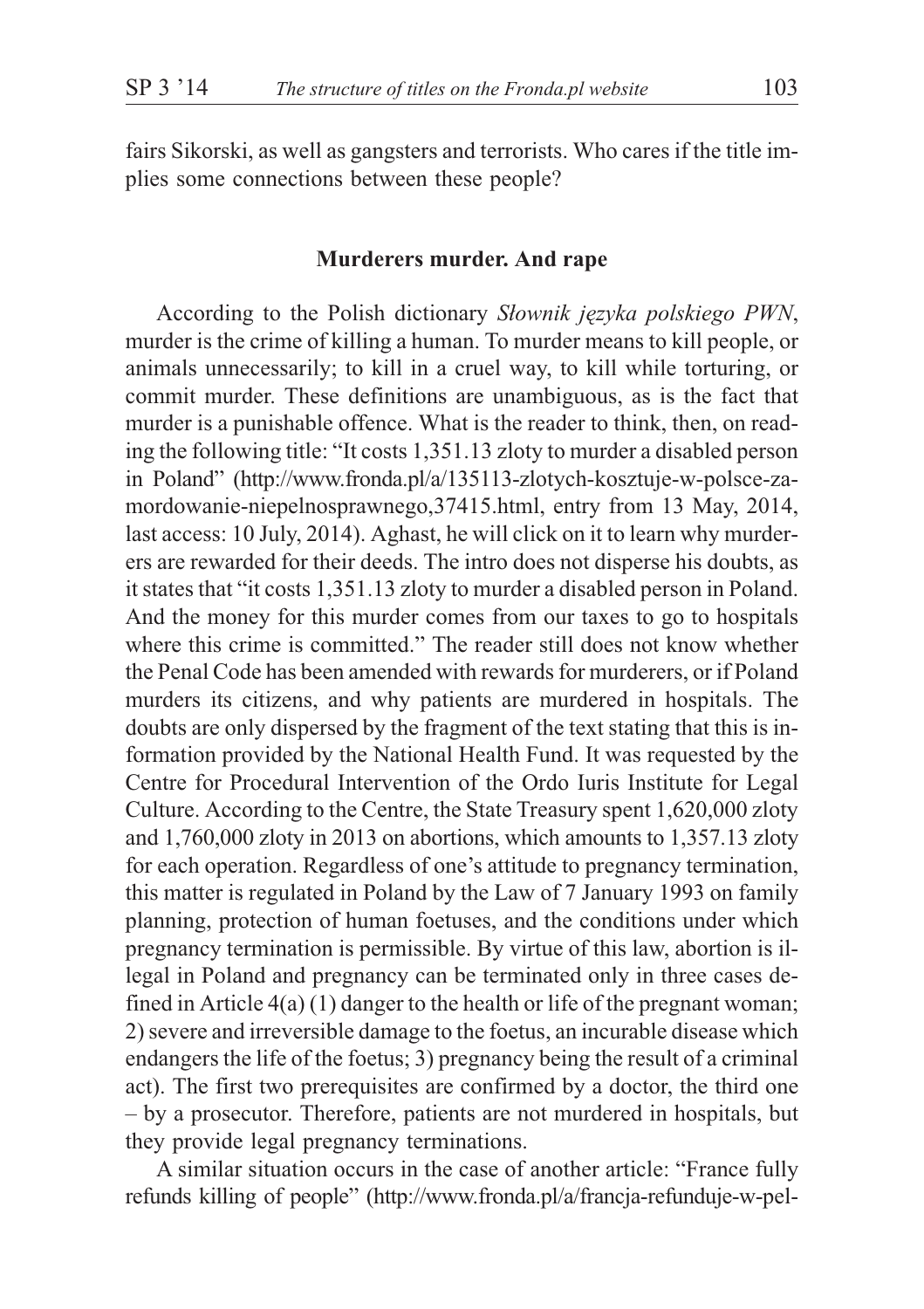ni-zabijanie-ludzi,27290.html, entry from 2 April, 2013, last access: 10 July, 2014). The article exemplifies the same mechanism. The French government obviously does not refund, or cover the costs borne by killers in the course of their activity of murdering. The text concerned a draft of a law introducing the principle of refunding the costs of pregnancy termination. On another occasion Fronda entitled its text in the following manner: "Prosecution investigates the case of Professor Chazan. Because he did not kill a child!" (http://www.fronda.pl/a/prokuratura-prowadzi-sledztwo-w-sprawie-prof-chazana-bo-nie-zabil-dziecka,38629.html, entry from 18 June, 2014, last access: 10 July, 2014). The same mechanism was applied in the title of Tomasz Terlikowski's text: "Abortionists want to kill the baby and rape an 11-year-old again" (http://www.fronda.pl/a/aborcjonisci-chca-zabic-dziecko-i-ponownie-zgwalcic-11-latke,38260.html, entry from 7 June, 2014, last access: 10 July, 2014). The article is about an 11-year-old girl who was repeatedly raped by her cousins (aged 14 and 15) and got pregnant. The Editor-in-Chief did not put the word 'rape' in inverted commas, and explains in his article that the abortion will not help the girl and will only add to her trauma, as the shock caused by abortion will affect her whole life, claiming it will result in depression and devastate her psychology. Therefore, in Terlikowski's opinion, it will be another rape on an innocent person – a rape that brings no profits, especially to the woman involved. Even if we accept the journalist's ideological fervour and indignation, this title is abusive. After Professor Bogdan Chazan was dismissed from the Hospital of the Holy Family, Tomasz Terlikowski posted another comment introduced on the home page by a teaser "Is the Hospital of the Holy Family going to start killing children?" After clicking on it, an article entitled "The blood of children killed in the Hospital of the Holy Family will fall on Hanna Gronkiewicz-Waltz" opens (http://www.fronda.pl/a/krew-dzieci-zabitych-w-szpitalu-swietej-rodziny-spadnie-na-hanne-gronkiewicz-waltz,39823.html, entry from 22 July, 2014, last access 22 July, 2014).

The dispute over the issue of abortion is exceptionally heated. The groups seated on the two opposite sides of the barricade use their own language (foetus vs. child, pregnancy termination vs. killing an unborn child), but an opinion-forming website, or one seeking such a status, should not use the mechanisms typically employed by tabloids. It is difficult to find other motivations. The title "752 victims, or the price for the abortion 'compromise'" is a completely different matter (http://www.fronda.pl/a/752-zabite-osoby-czyli-cena-kompromisu-aborcyjnego,34162.html,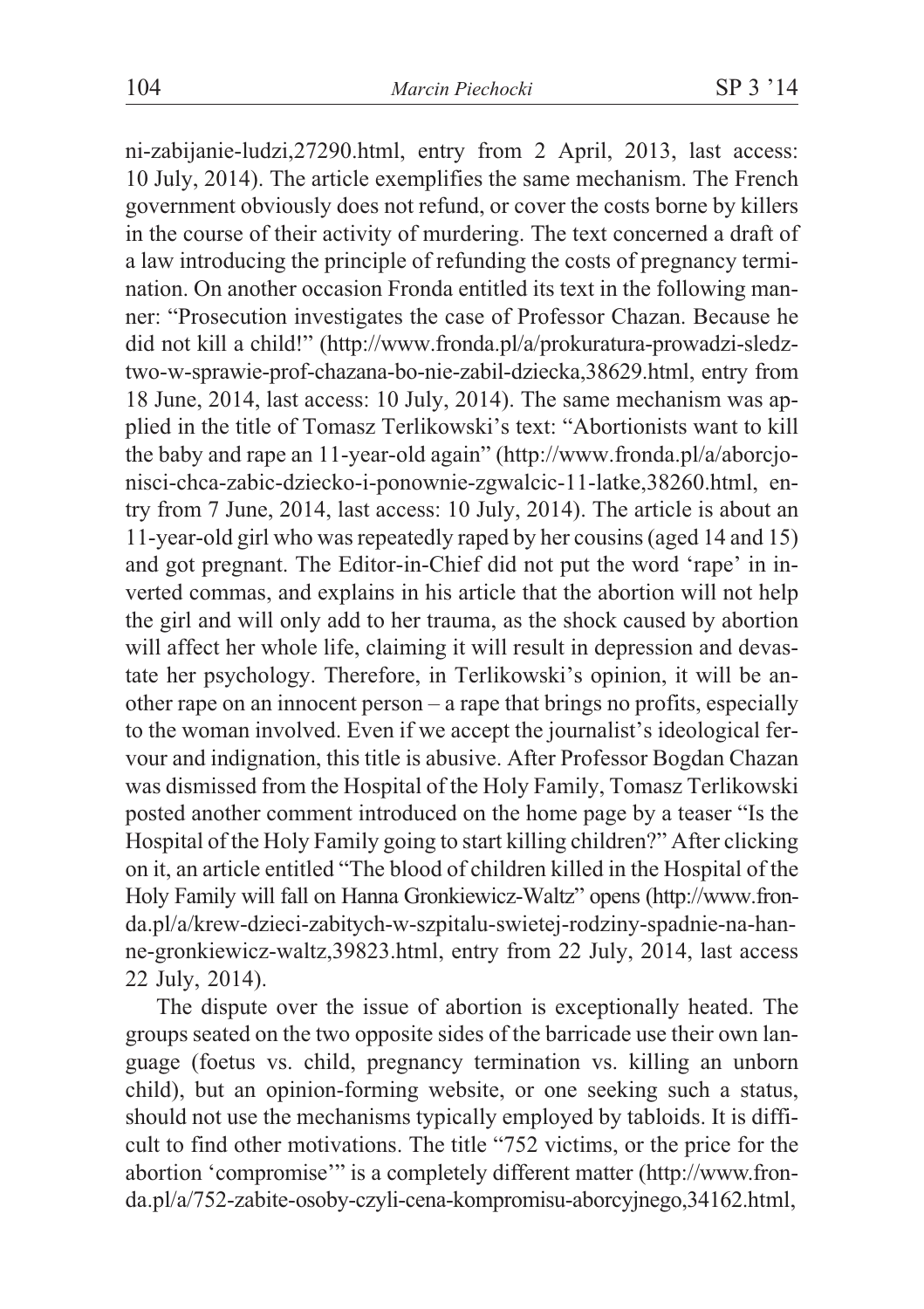entry from 4 February, 2014, last access: 10 July, 2014). Even though it reads that in 2012 "killers in doctor's coats liquidated 752 children," the title does not mislead the reader. The doctors may feel offended and inclined to seek reparation through the courts, but the editors do imply abortion in the title. This mechanism is frequently applied, as is the case of the article introduced by a teaser on the home page reading "Warren Buffet [sic] could fund the death of 3 million children" (http://www.fronda.pl/a/warren-buffet-przekazal-proaborcyjnym-organizacjom-ponad-miliard-dolarow,37424.html, entry from 14 May, 2014, last access: 10 July, 2014). The full version of the title reads: "Warren Buffet [sic] has donated over one billion dollars to pro-abortion organisations". The same was the case with the following title: "Doctors wanted to kill it. The parents accepted the twins in a single body" (http://www.fronda.pl/a/lekarze-chcieli-je-zabic-rodzice-przyjeli-bliznieta-w-jednym-ciele,37404.html, entry from 13 May, 2014, last access: 10 July, 2014). In contrast to what is implied in the title, the parents did not find themselves in a hospital where psychopathic doctors murder children, but had twins who had been diagnosed with conjoined bodies (they have two hands and legs, a single body, one head with two faces and two brains connected by a single brain stem) so doctors suggested an abortion.

## **Satan at the award ceremony**

On 29 January, 2014 the Fronda website published the article entitled "The Satanic Grammy Award ceremony. Christians leave" (http://www.fronda.pl/a/sataniczne-rozdanie-nagrod-grammy-chrzescijanie-wychodza,339 83.html, last access: 14 July, 2014). Anyone wondering what this "Satanic Grammy Award ceremony" was, out of curiosity opened the text, the more so as the Christians left the event, so the reaction must have been massive. Reading the article we unfortunately learn that, again, the editors were tempted to formulate the title in a way that would attract readers, without necessarily being truthful. The lead in could seem even more frightening, since it talks about scantily clad singers, same-sex marriages, anti-Christian songs, simulated sex, demonic images – this is what the Grammy Award ceremony looked like that Sunday. Readers could learn that these were the reasons that made some artists (we do know how many) protest by boycotting the ceremony. The author refers to a Christian singer, Natalie Grant, who left the event at the very beginning, and who said that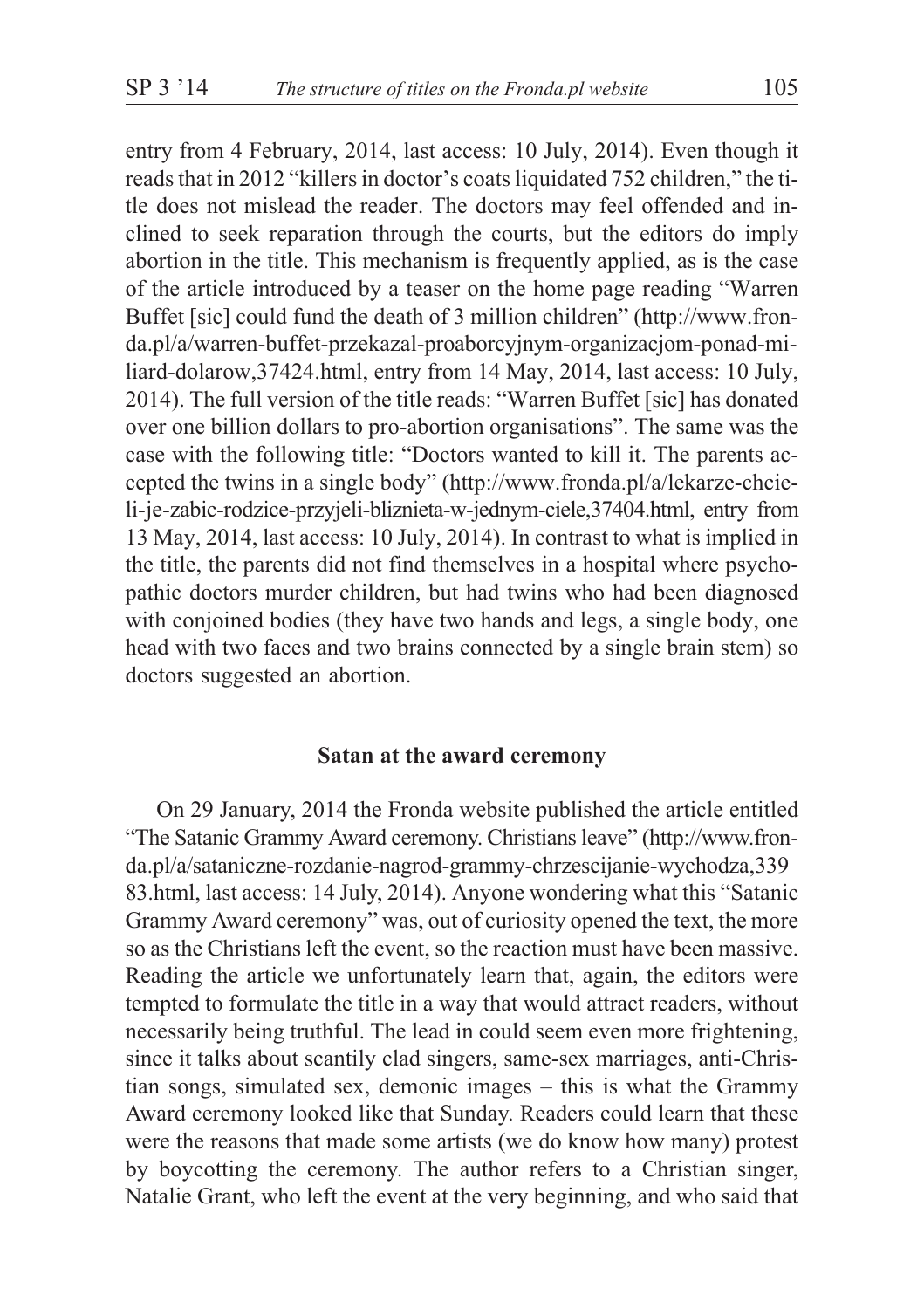she had never been more honoured than when she could sing about Jesus and for Jesus. Another Christian artist, Mandisa, did not appear at the ceremony, despite having won in two categories. She stated that she would not abandon her views and she was seeking her own salvation with fear and trembling before the Lord (the artist's explanation can be read on her social profile: https://www.facebook.com/notes/mandisa/i-missed-the-grammy-awardsand-i-won/10151878526211231, last access: 11 July, 2014). This is not about the assessment of the artists' performances during the ceremony (the sexual dancing of Beyonce and Jay-Z was apparently offensive, Katy Perry shocked with her demon-dancers and demonic staging) but about the generalisation made in the title. There is no information about other Christian artists who left the ceremony. Natalie Grant alone does not justify the editorial claim that Christians left a Satanic event, which brings the associations of a black mass or other Satanist rituals. Again, it is difficult to come up with an explanation other than shocking and manipulating targeted at attracting readers.

# **16 is more than... 17**

"Who do Poles want for Prime Minister? A surprising poll result!" shouted the title of an article on the Fronda website (http://www.fronda.pl/ a/kogo-chca-polacy-na-premiera-zaskakujace-dane,28395.html, entry from 25 May, 2013, last access: 14 July, 2014). The author discussed the results of a poll commissioned by *Newsweek*, and concluded that Donald Tusk was no longer the best Prime Minister, his time had passed, and Poles wanted Jarosław Kaczyński to preside over the Cabinet. He even emphatically observed that this survey was "probably the greatest blow to the so-called popularity of the incumbent Prime Minister!" Readers who wanted to find out about the falling popularity of Donald Tusk would be disappointed, however. The author explains that the Prime Minister has "totally" lost his upper hand over Jarosław Kaczyński in terms of popularity, because only 17% of the respondents were of the opinion that he should continue to be Prime Minister. The Chairman of the PiS party, Jarosław Kaczyński, it is revealed, won 16%. In the author's opinion, this one percent of difference shows that Poles want radical changes. At this point, the confused reader can only recall a joke from communist times about a bet made by the leaders of the USSR and USA. Nikita Khrushchev and John F. Kennedy decided to check which one was fastest over 100 m.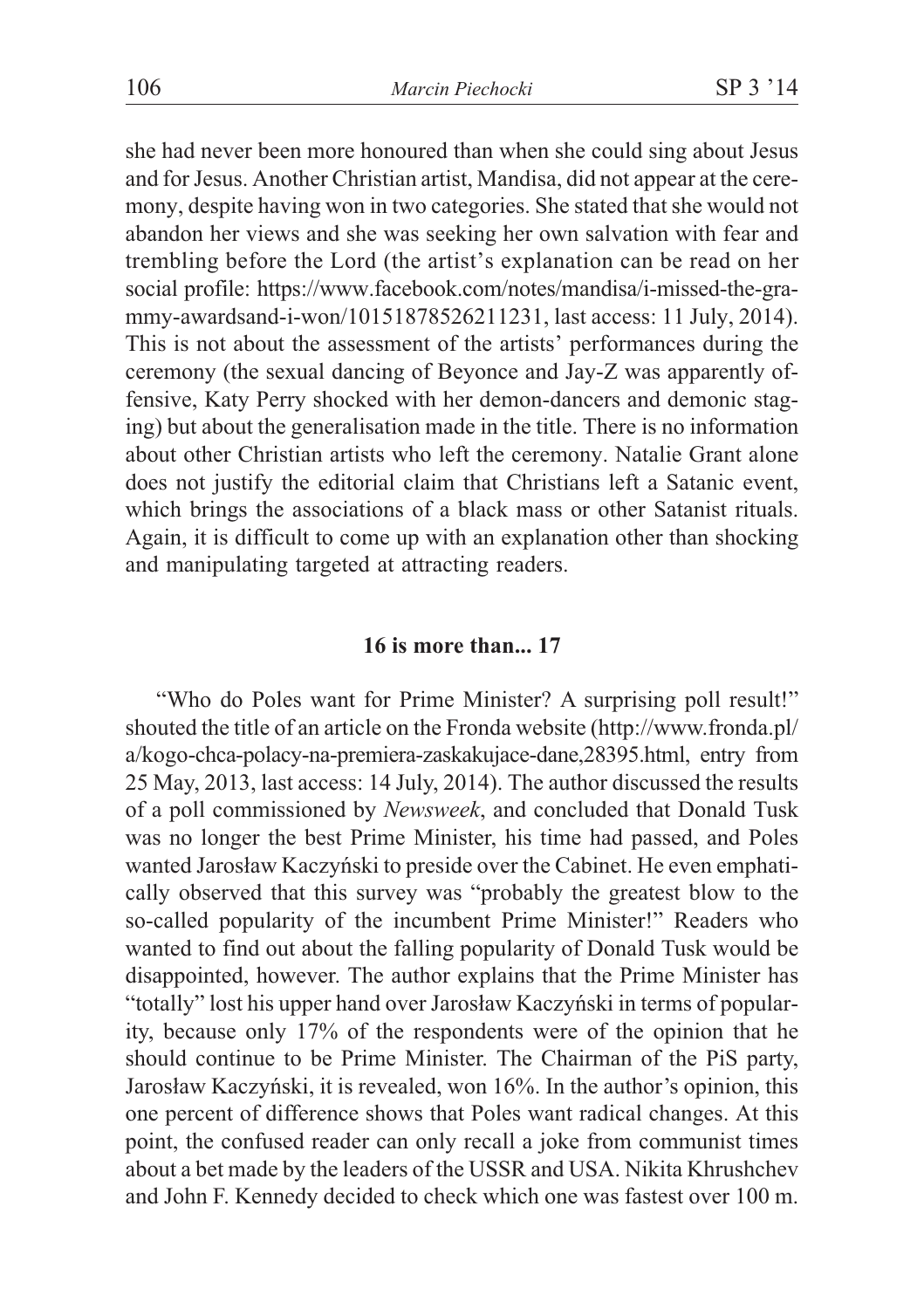The race was won by the younger and more sporty US President. On the following day the Soviet *Pravda* daily reported that Comrade Khrushchev took an honourable second place, while Kennedy came second to last. This joke suffices as a commentary. Numbers can be easily manipulated to prove whatever needs to be proved. However, there are certain limits beyond which one renounces reality and alters it to fit one's thesis.

The editors applied a similar manoeuvre in the article entitled "Optimistic news: *Gazeta Wyborcza* in a nosedive!" (http://www.fronda.pl/ a/news-optymistyczny-gazeta-wyborcza-leci-na-leb-na-szyje,37209.html, entry from 7 May, 2014, last access: 14 July, 2014). The author, nicknamed Philo, discusses the results of newspaper sales in the first quarter of 2014. It can be guessed that he does not have very warm feelings for the *Gazeta Wyborcza* daily, which the author claims has a dramatically plummeting circulation, recording the largest drop in sales in this segment. This is not the case, though, as clearly evidenced by the statistics he refers to:

- *Fakt* is the leader (sales at 344,462 issues);
- *Gazeta Wyborcza*, described by the author as "the pro-government, anti-Catholic and anti-Polish medium," follows (sales at 177,834 issues, a decrease of 17.75% when compared to the previous year);
- *Super Express,* to quote the author: "another tabloid" ranks third (sales at 156,398 issues);
- *Rzeczpospolita* comes fourth (sales at 56,512 issues and a fall of 9.34%);
- *Gazeta Polska Codziennie* is next (sales at 21,180 issues and a fall of 27.55%).

Concluding, the author is hopeful that a new entity will emerge on the market – "a truly objective and independent one, and, importantly, Polish!" Regardless of the linguistic lapses [occasional grammatical and spelling errors in the original Polish text – translator's note], it can be noted that, out of decency, the author could have entitled his text "Pessimistic news: *Gazeta Polska Codziennie* in a nosedive!" or simply "Newspapers sales – the greatest decline recorded by *Gazeta Polska Codziennie* and *Gazeta Wyborcza*." It would have been simply more reliable. But the aversion towards *Gazeta Wyborcza* appears to be more important, as evidenced by another text using the same mechanism: "Sales of *Wyborcza* have fallen by 18%" (http://www.fronda.pl/a/sprzedaz-wyborczej-spadla-o-18-proc,36186.html, entry from 6 April, 2014). The text says that the sales of this newspaper have indeed fallen by 18%, but the results of *Gazeta Polska Codziennie* have dropped by 28.65%.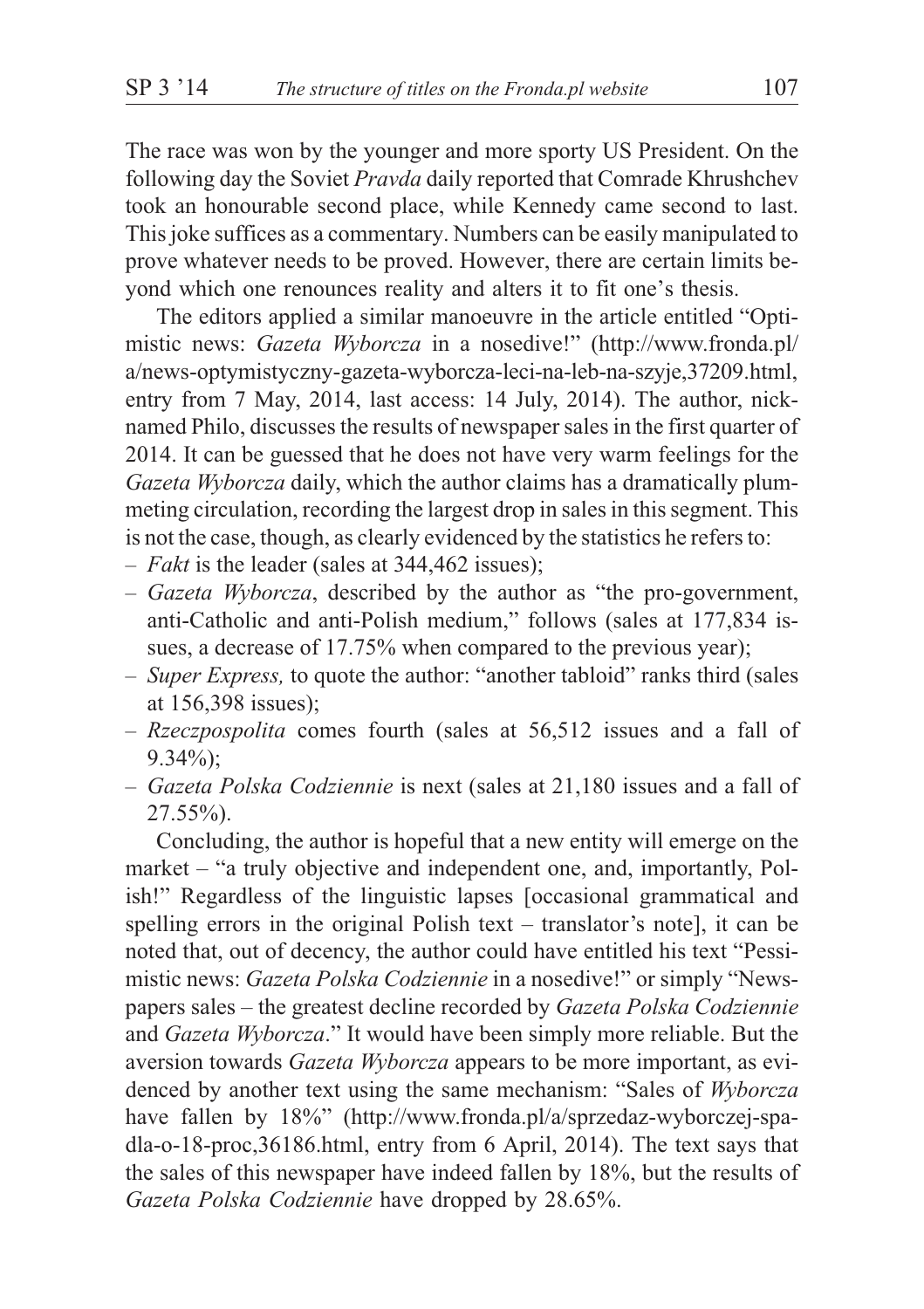## **Minister Sikorski like a Ukrainian oligarch**

The aversion of the authors writing for Fronda towards Foreign Affairs Minister, Radosław Sikorski, is evident to regular readers. Nobody, then, would have been very surprised to read the article entitled "Radosław Sikorski, like the Ukrainian oligarchs, delights in luxury!" (http://www.fronda.pl/a/radoslaw-sikorski-podobnie-jak-oligarchowie-ukrainscy-lubuje- -sie-w-luksusie-2,34880.html, entry from 26 February, 2014, last access: 14 July, 2014). The reader, expecting to see pictures from the Minister's palace in Chobielin, featuring a golden toilet bowl, a garage filled with luxurious automobiles or a replica of ancient ruins in the garden surrounding the palace, familiar from earlier reports from Ukraine, would have been disappointed. Instead, the article says that the ministry headed by Sikorski spent 4,400,000 zloty on purchasing furniture (luxurious furniture, the author emphasises) in the period 2009–2013. This amount covered the purchase of 3,200 pieces of furniture, accounting for an average of 1,375 zloty per item. The author indicates that one of the pieces was a conference table bought on the occasion of the Polish EU presidency which cost 174,000 zloty and was used only 19 times, generating storage expenses in excess of 50,000 zloty by 2013 alone. The title of this article brings unavoidable associations with tabloids. Although the person heading a given ministry is accountable for its work, given minimal good will, it is difficult to imagine that the minister approves the decision to buy every single chair or table. Comparing the purchases of the Ministry of Foreign Affairs (whether appropriate or not is to be determined by the relevant institutions) with Ukrainian oligarchs who surrounded themselves with luxurious commodities financed from illegal sources or just plain stealing, is mere manipulation.

#### **This abhorrent gender**

The term gender, studies on cultural sex or the differences between women and men have become the subject of heated discussions and disputes for numerous circles. Unfortunately, their participants often did not know what they were discussing, which produced anecdotal situations where gender was blamed for the fact that hens stop laying eggs and rivers overflow. This can be exemplified by one of the numerous articles on this topic published by Fronda: "Gender theory leads to suicide. See movie!" (http://www.fronda.pl/a/teoria-gender-prowadzi-do-samobojstwa-zobacz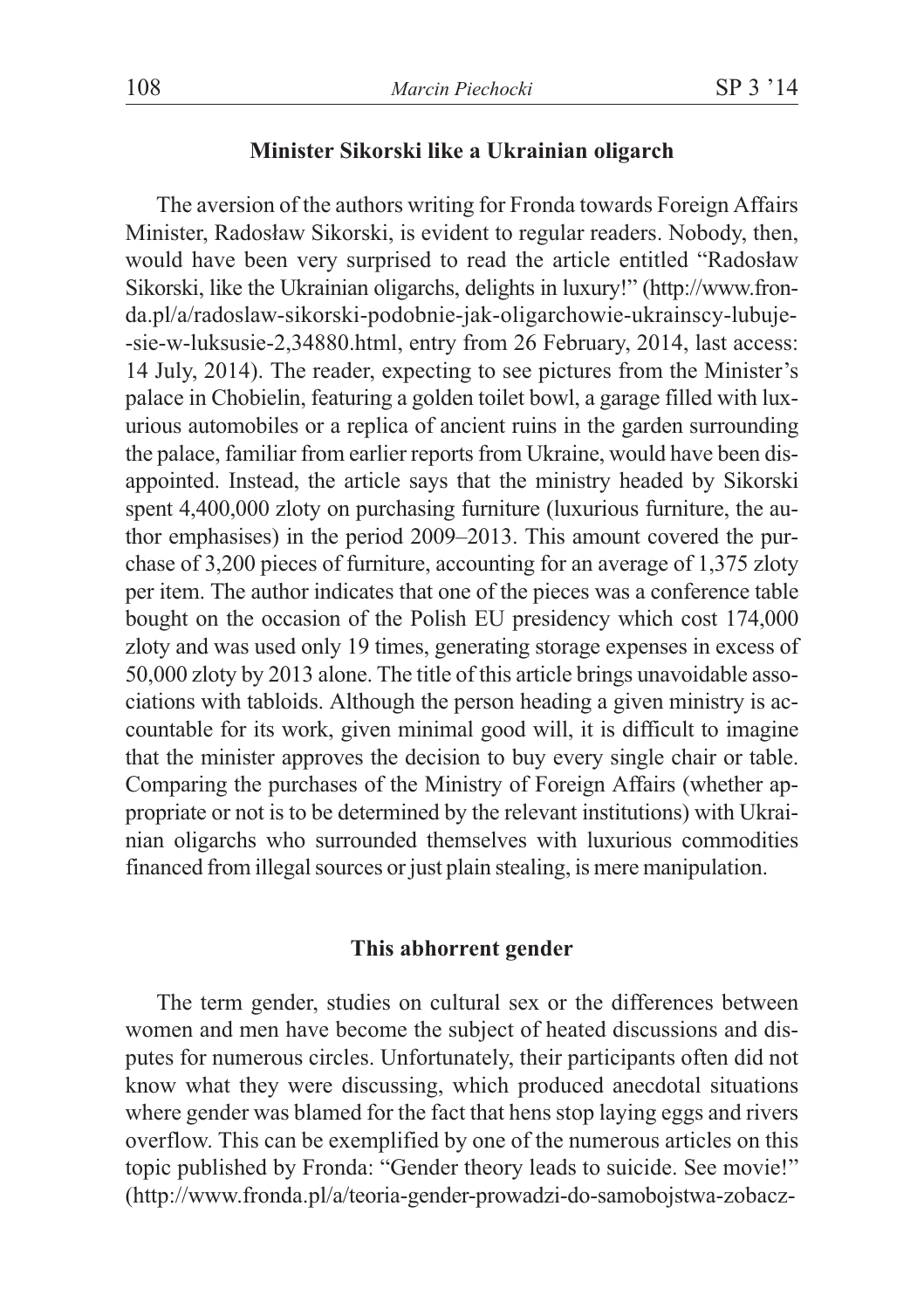-film,35822.html, entry from 26 March, 2014, last access: 14 July, 2014). The riddle in the title is solved by the lead in, reading: "A case of a suicide committed by a man who was born as a boy and brought up as a girl, in conformity with the theory of John Money, the author of gender, proves that this ideology is extremely dangerous." The author calls for the movie about this case to be shown in schools and to talk a lot about it, to show that the theory of gender brings death. In conclusion, he appeals for everybody to consider how they can help other people around them to see what gender actually stands for. This is not about whether the author, Philo, has used a sophism or paralogism, but it is unbecoming for a serious website to present such a line of thinking. It is comparable to entitling a text about a Brazilian national team fan who committed suicide after the team lost a match with Germany "Being a fan leads to suicide!"

The same mechanism can be identified in another text posted on Fronda: "Contraceptive pills result in multiple sclerosis" (http://www.fronda.pl/a/pigulki-antykoncepcyjne-powoduja-stwardnienie-rozsiane,34991. html, entry from 1 March, 2014, last access: 14 July, 2014). It clearly indicates (by means of using the word "result in" instead of "are conducive to") that hormonal contraception directly leads to multiple sclerosis. The text shows that according to the research conducted by the Kaiser Permanente Southern California medical group, under the leadership of Dr. Kerstina Hellwiga [this is the original spelling by Fronda, suggesting in Polish that the doctor is a male by the name of Kerstin Hellwig – translator's note], women who use the contraceptive pill may be as much as 50 percent more likely to develop multiple sclerosis. The question is whether such far-fetching interpretation of the results of a single study is reliable from a journalistic point of view. It can be assumed that if the author has not checked the sex of the researcher, he may also be unaware of her own statements. It is a pity, because Doctor Hellwig is more sceptical and emphasises that her study does not mean that women should be told not to use the pill, because there are numerous environmental factors that have not been taken into account (see: New study links birth control pill with multiple sclerosis, http://linkis.com/news360.com/article/oA4Jc, last access: 14.07.2014).

## **Alleged, meaning what?**

According to the Polish dictionary *Słownik języka polskiego*, "alleged" means: other than what some believe it to be, not existing in reality. This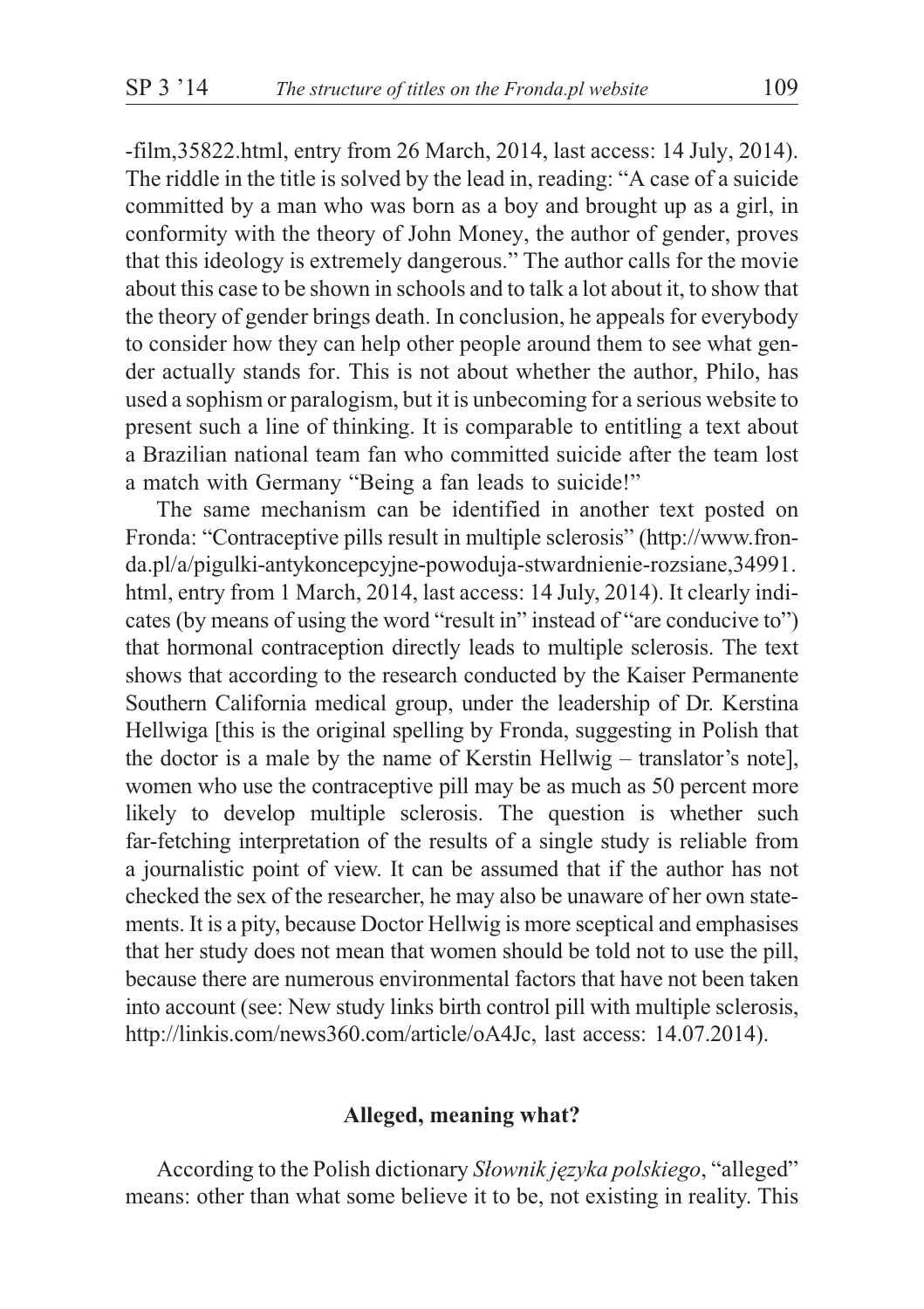definition is useful when trying to understand the title of the article "Solidarna Polska spot banned for the alleged discrimination against homosexuals!" (http://www.fronda.pl/a/zbanowany-spot-solidarnej-polski-zarzekoma-dyskryminacje-homoseksualistow,37543.html?page=2&, entry from 17 May, 2014, last access: 13 July, 2014. The spot can be found at: http://www.youtube.com/watch?v=vwFUjRUeDIM, last access: 13 July, 2014). The article reports that three TV stations (TVP, TVN and Polsat) have refused to broadcast an election commercial, having found it to be allegedly discriminatory against homosexuals. The author goes on to explain that the whole issue is about a banner that can be seen for a few seconds behind MP Beata Kempa, saying "NIE DLA HOMO" [no to homo]. The dictionary needs to be consulted again to define discrimination. It is understood as the persecution of individuals or social groups, or limiting their rights on account of their nationality, religion, race, sex or other features. This banner needs to be considered in the context of what MP Kempa is saying: "Are you against gender, homosexual marriages and their adopting children?" A confused viewer may have problems identifying the connection between gender and homosexuals, and will not understand the "No to homo" banner. Does it mean objecting to homosexual marriages and their adopting children, which MP Kempa is talking about? Or maybe she is only giving an example of an area where homosexuals claim their rights, and the banner is to symbolise the aversion and opposition to people of such inclinations? To their working in certain profession, such as teachers at kindergartens? The intentions of the authors of this spot are unclear, but the banner "No to… (representatives of any group can be put here: homosexuals, black people, etc.)" itself is a clear case of discrimination. This could be tested by shooting a spot with a banner reading "No to Catholics" to see the reaction of Fronda's journalists and the MPs from the Solidarna Polska party. Similarly, if during a local election campaign in the UK a spot featuring the banner reading "No to Poles" appeared, it would be interesting to observe the reaction of those who do not see any discrimination in this case. Therefore, using the word "alleged" in the title of this text is an example of an abuse the author committed because his views resemble those of the authors of the spot.

#### **Satan in the Lublin region**

Satan is frequently referred to by the Fronda website, which is understandable in the context of their religious profile. Satan frequently embod-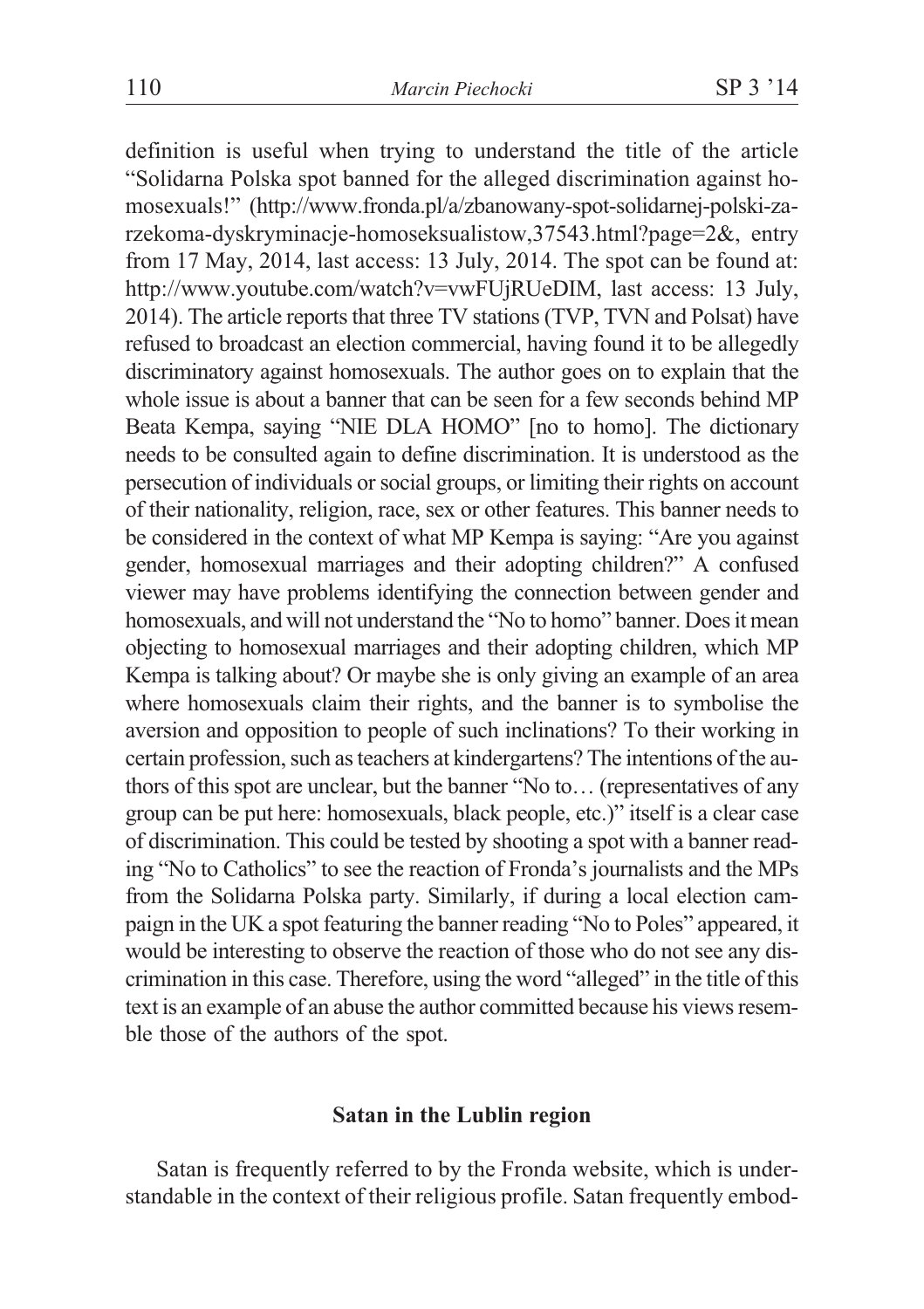ies evil, by contrast emphasising the weight of good deeds that are so important for religious people. However, the title "Bravo! The town of Radzyñ Podlaski does not want the devil!" (http://www.fronda.pl/a/brawo-radzyn-podlaski-nie-chce-diabla,37086.html, entry from 3 May, 2014, last access: 16 July, 2014), makes you wonder whether it can be relied on, like the whole article. Even if it is assumed that journalists have the right to generalise, this title implies that the citizens have collectively stood against the devil, Satan, or whatever symbol of evil in Christianity. However, the article reports that the citizens were protesting against a concert by a band called KAT, which, in the author's opinion, has "a number of openly Satanist songs" in its repertoire. The director of the local Cultural Centre, Zbigniew Wojtaś, is quoted admitting that he has received over a dozen anonymous phone calls with complaints. Fearing the outbreak of another political war, he has cancelled the concert. Fronda's journalist has therefore concluded that the protests of citizens against the promotion of Satanism in Polish towns can be effective. The website again commits a linguistic abuse in the title, implying that the concert that promoted Satanism was opposed by a large group, if not the majority, of Radzyñ Podlaski citizens.

Personifying evil as Satan sometimes brings the website to the level of tabloids. What other explanation can there be for the title: "King of Belgium signs pact with Satan!" (http://www.fronda.pl/a/a-jednak-krol-belgii-podpisal-cyrogoraf-czyli-pakt-z-diablem-umozliwiajacym-zabijaniechorych-dzieci,35052.html, the title appeared next to the miniature of an article from 3 March, 2014, last access: 16 July, 2014. After opening the article, the full title reads "And yet the King of Belgium has signed a pact with Satan, enabling the killing of sick children!" [the Polish version contained a grammatical error – translator's note]. The former title, featured on the home page of the website, could imply that devil had been enthroned as king of Belgium, or at least that there was evidence of the Satanist sentiments of the monarch, but the article concerned his signing into law a bill to allow the euthanasia of terminally ill children, with parental consent. Again, one can understand the attitude of staunch Catholics to euthanasia, but implying that the King of Belgium has signed a pact with Satan is an abuse even for them.

#### **All the world against**

Generalising and using large numbers/quantifiers which imply that features that can be observed in a certain group characterise the entire set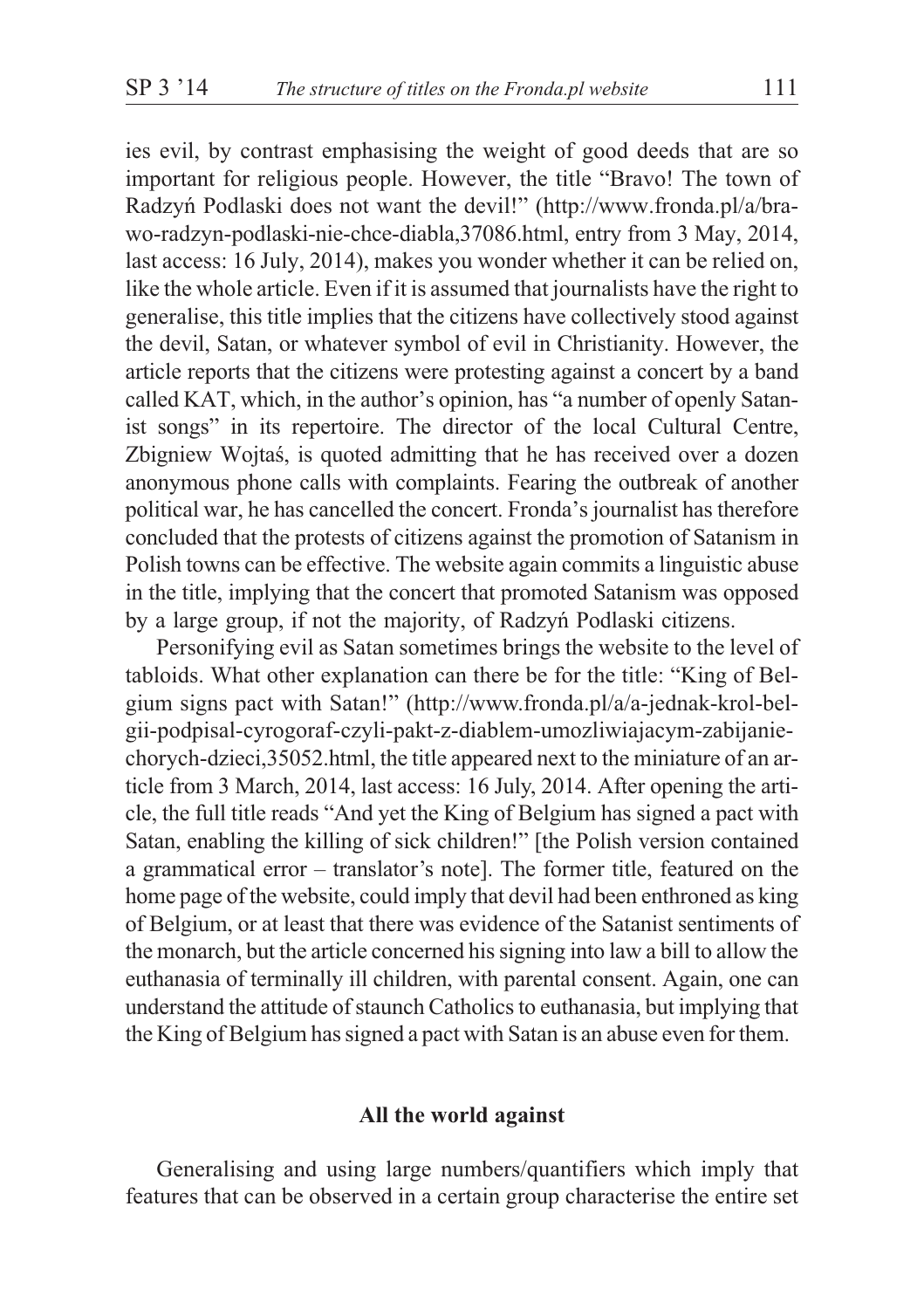are among the most frequent measures applied by the media. Especially when an author wants to convey his point of view, implying that it us also shared by others. What is more, such quantifiers introduce an explicitly contractual truthfulness, which means that such sentences cannot be argued with (J. Bralczyk, 2003, p. 103–104). An example here is the article entitled "The world is against abortion and homosexuality!" (http://www.fronda.pl/a/swiat-jest-przeciwny-aborcji-i-homoseksualizmowi,36744.html, entry from 23 April, 2014, last access: 17 July, 2014). Readers are aware that nobody has surveyed the over seven billion people living on Earth, but what sample justifies such a conclusion? The first sentence of the lead in reads: "The Pew Research Center has conducted a survey all over the world," but several sentences down the author indicates that "the Pew Research Center has surveyed 40 countries." There are nearly 200 countries in the world; they customarily include UN members and the Vatican (unrecognised states and dependent territories are excluded). This means that the survey was conducted in approximately 20% of countries, rather than all over the world. The article reports that 78% of the respondents were against extramarital relations, 59% considered homosexuality as immoral and 56% had the same opinion of abortion, 46% were against premarital sex. The author comments on these results with satisfaction that a majority of the global population is still normal, but that the West is witnessing progressive approval of deviation and killing the unborn. Knowing his opinions about moral matters, it is worth considering whether he could go for other titles, for instance:

- a majority of respondents in twenty countries deem homosexuality and abortion as immoral;
- nearly half respondents accept homosexuality and abortion.

Fronda assumed an utterly different tone when announcing the establishment of the *Otwarta Akademia* (Open University) in Poznañ, which was presented as an anti-AKO (AKO – Akademicki Klub Obywatelski – Academic Civic Club). The title read then: "A few academics from AMU demand 'secular state'" (http://www.fronda.pl/a/kilku-naukowcow-z-uam-domaga-sie-swieckosci-panstwa,39500.html, entry from 14 July, 2014, last access 20 July, 2014). The article reads, for instance: "So we have a Palikotian<sup>1</sup> spectacle entitled a 'secular state'. The accusa-

 $1$  Janusz Palikot is a member of Parliament famous for his publicity stunts. Currently he leads the Your Move party, an anti-clerical and liberal grouping (translator's note).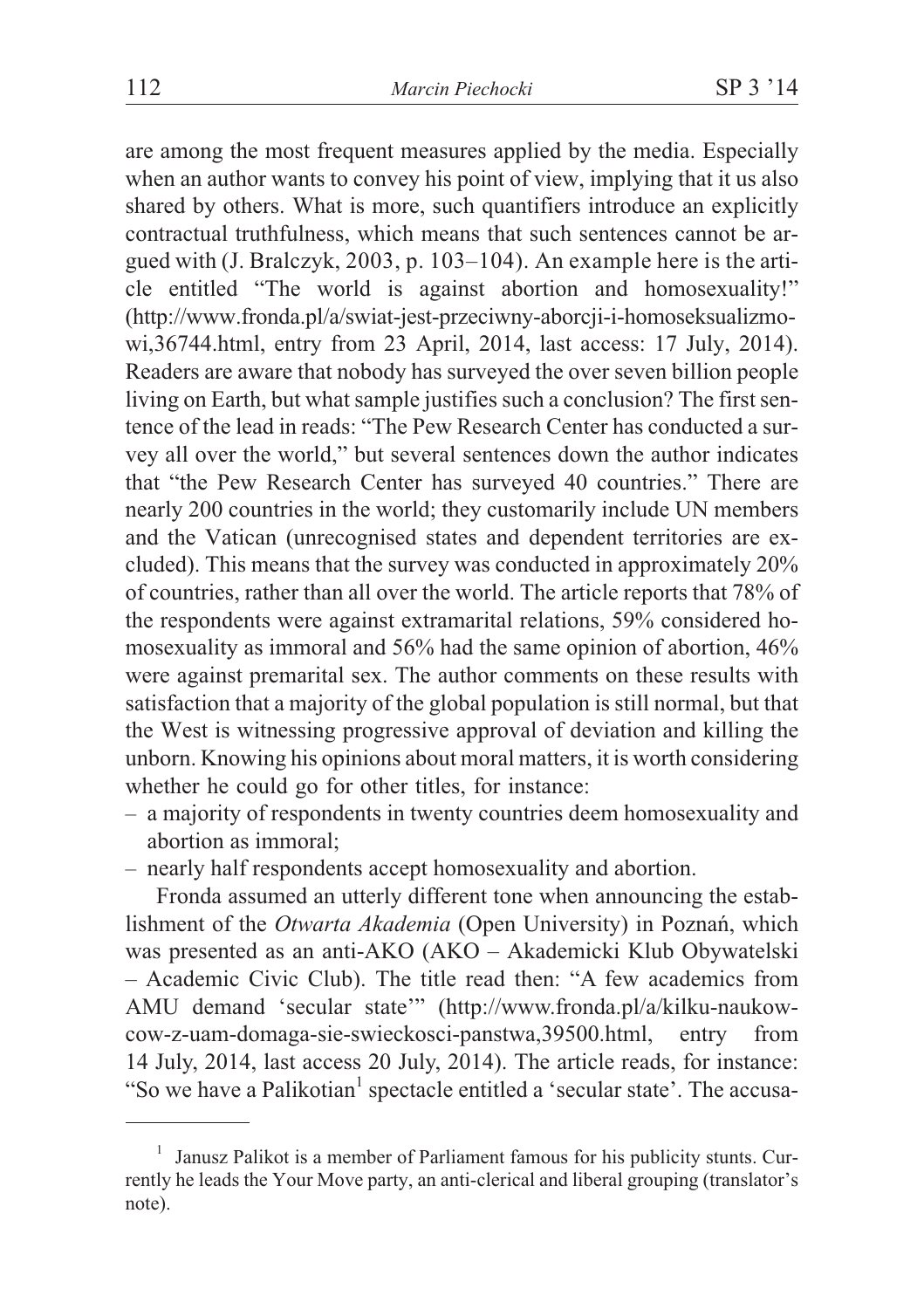tions made by these nine academics that the Church and Polish right wing do not respect the Constitution of Poland is nonsense and a propagandistic contempt for the objective values promoted by the Church and right-wing circles. It is clear that their campaign was inspired by the case of Professor Bogdan Chazan, who refused to kill a child. This only says a lot about those nine AMU academics who promote death, which is the foundation of the so-called 'secular state'." Leaving aside the absurdity of the claim that death is the foundation of a secular state, the title should be looked at, as it implies the marginal scope of the initiative. The Open University was inspired by a few academics, but its principles were signed by several hundred people, the majority of them coming from academic circles. Isn't this reminiscent of how outbreaks of social discontent were presented in communist Poland? They were usually inspired by groups of hooligans, a few instigators, the usual circles, and so on, whatever could be said to diminish their range (cf. Mazur, 2003, p. 51–58).

Yet Fronda's journalists are fond of this tool, as evidenced by another text, entitled "Wrocław boos Frasyniuk" (http://www.fronda.pl/a/wroclaw-wybuczal-frasyniuka,38151.html, entry from 3 June, 2014, last access: 17 July, 2014). Once more, a group that gathered at the John Paul II Hall on Plac Wrocławski has become the expression of the collective emotions of Wrocław citizens, only because their views conform to the profile of Fronda's editors.

## **Verdicts are not passed by courts**

One of the features of tabloids is that they offer verdicts in controversial cases before the courts do. Murder suspects are called murderers, which may conform to social expectations, but is a mark of unreliability. This mechanism is evidenced by Fronda's article entitled "Judicial harassment for the truth continues. Atheist wants to sue Rev. Dariusz Oko" (http://www.fronda.pl/a/ciag-dalszy-sadowego-nekania-za-prawde-ateista-chce-pozwac-ks-dariusza-oko,34071.html, entry from 31 January 2014, last access: 17 July, 2014). The lead in to the article reports that the harassment of believers and courageous priests who are not afraid to tell the truth continues. Rev. Oko may face litigation for a few words of truth about atheism. This makes readers wonder what Rev. Oko said to end up in court, the more so as whatever he said is claimed to be true, according to the author, who says so twice in the first four sentences of the article (in-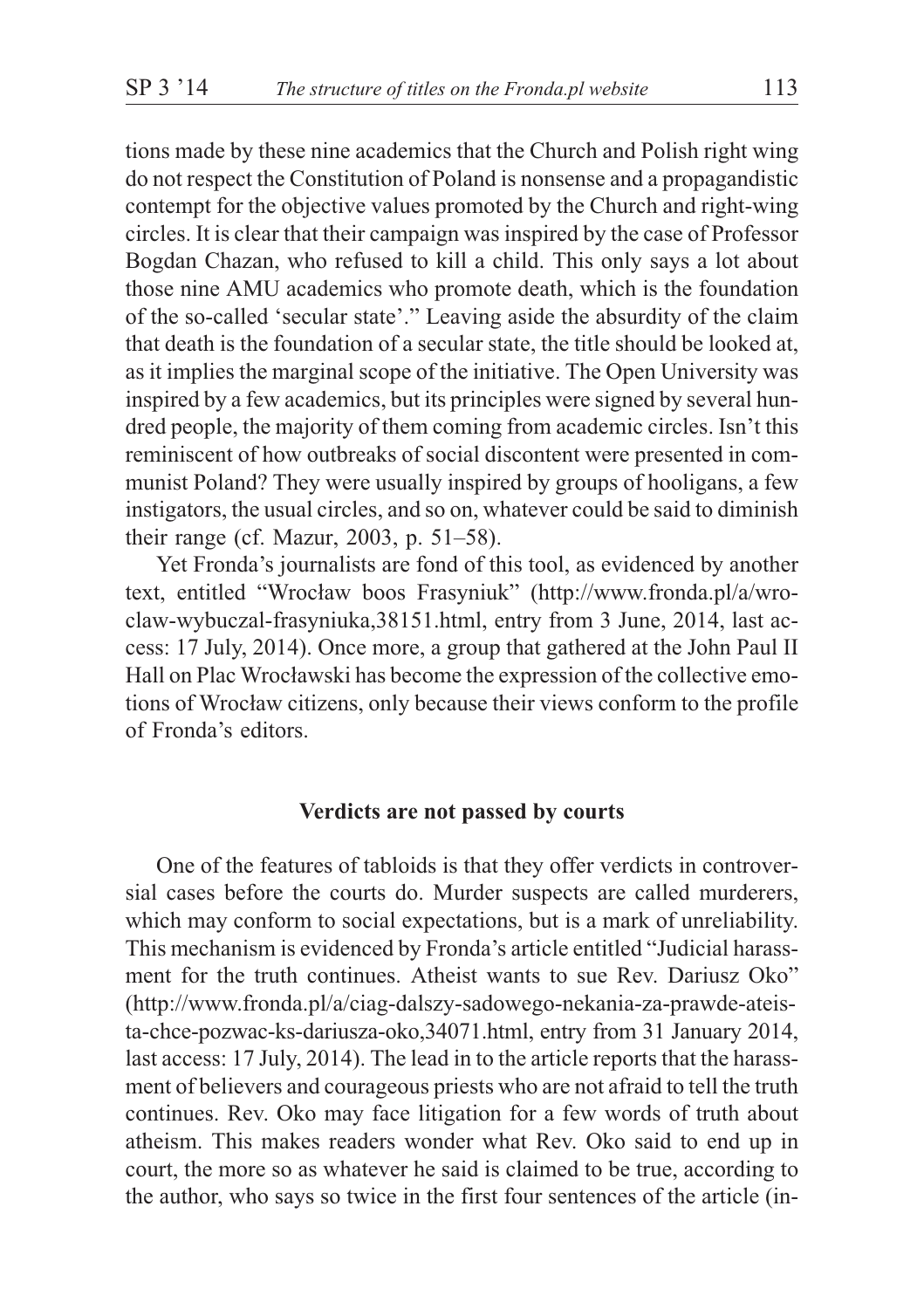cluding the title). In fact, a citizen of the town of Tychy, Robert Trybus, to whom the article refers as 'the atheist', wants to sue the priest for "emphasising that atheists want to cause the sexualisation of children, and for the opinion that they praise erotic values instead of ethical ones." Following the author's line of thinking, it should be concluded that atheists aim to sexualise children and that they have no ethical values, which have been replaced by erotic values, whatever they might be, because the author does not explain. The title implies that Rev. Oko will be wrongly sued, but the verdict is for the court to deliver. The most interesting thing, however, is the last sentence in the article, where the author observes that, from now on, you cannot say what you think, because you may always come across a "weirdo" who will sue you for that. However, their frequent invoking of Article 196 of the Penal Code indicates that, in the opinion of Fronda's journalists, not all citizens of Poland have the right to express their views.

#### **Our right is fairer**

The protagonist of Sylwester Checiński's comedy series, Kargul, used to say: the law is the law, but justice has to be on our side. The Fronda journalist must have taken this saying to heart when writing the article entitled: "Outrageous! The police break up the protest against the rainbow in Plac Zbawiciela!" (http://www.fronda.pl/a/skandal-policja-rozbila-protest-przeciwko-teczy-na-pl-zbawiciela,36381.html, entry from 12 April, 2014, last access: 14 July, 2014). It should be explained here that a group of twenty to thirty nationalists tried to interrupt workers who were repairing an artistic installation ("The Rainbow"<sup>2</sup> ) which had been set ablaze by unknown perpetrators. The demonstration was not registered with Warsaw City Hall, as the nationalist leaders invoked the constitutional right to spontaneous assemblies (cf. http://narodowcy2014.pl/komunikat-biura-prasowego-sztabu-kww-ruch-narodowy-ws-pacyfikacji-demonstracji-przeciwko-odbudowie-teczy/, last access: 14 July, 2014). Two persons were detained for assaulting police officers, after two hours the police removed the demonstrators and the workers went back to work. Interestingly, Fronda's journalists considered the police intervention against the protest-

<sup>&</sup>lt;sup>2</sup> The rainbow installation at Plac Zbawiciela in Warsaw has become a symbol of the gay rights movement and has been repeatedly set ablaze by anti-LGBT circles (translator's note).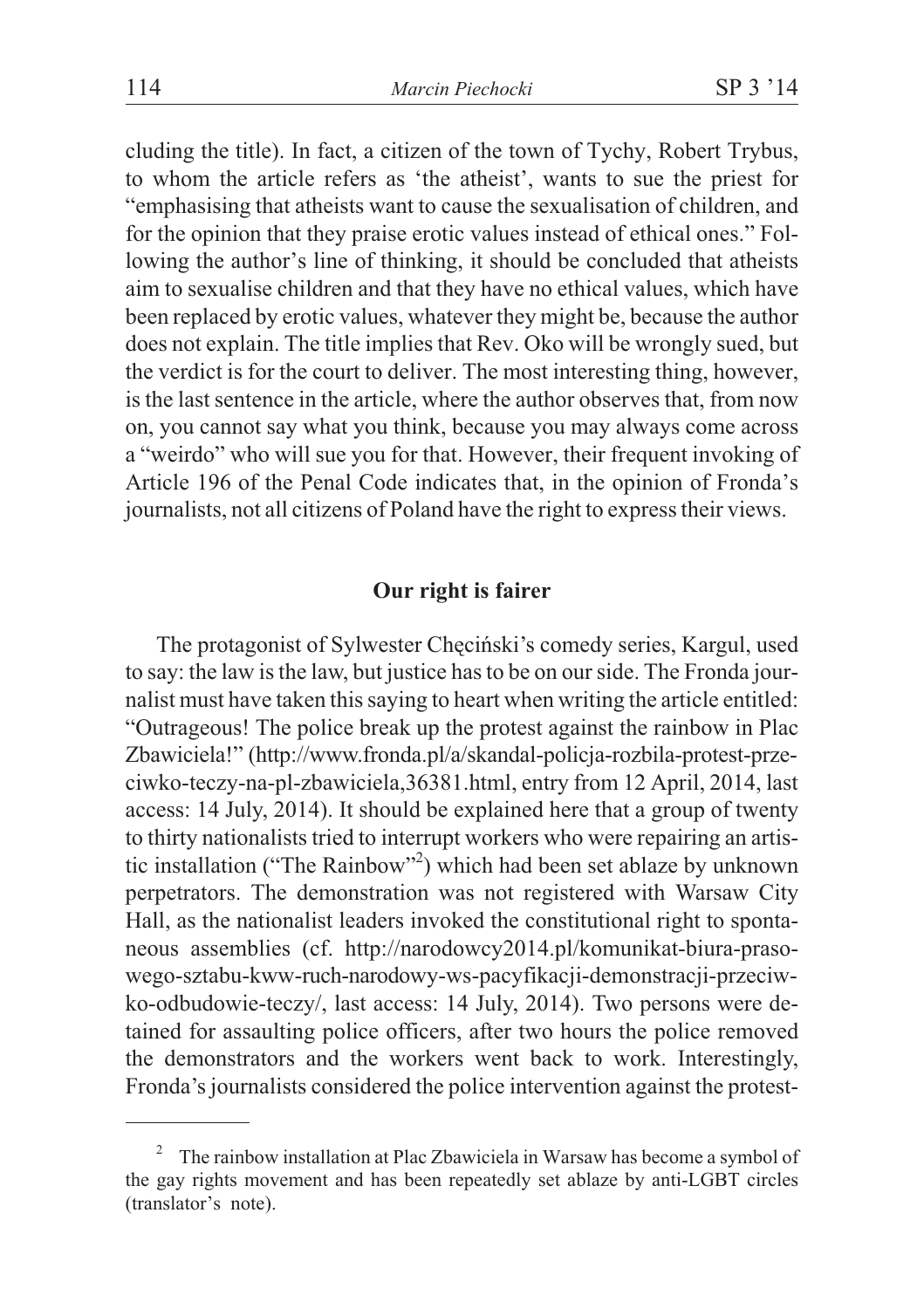ers, who were breaking the law, even though they were fighting for a cause that is right in Fronda's opinion, to be outrageous, as indicated in the title.

#### **In inverted commas or not?**

Apart from their most common application as a distinguishing mark, or quotation mark, inverted commas are used to express irony. When we want to question someone's expertise we can address him as an 'expert' which everybody understands. What, then, was the intention of the Fronda journalist when he came up with the following title for his article: "UEFA to punish Bayern for 'homophobia'" (http://www.fronda.pl/a/uefa-ukaze- -bayern-za-homofobie,35357.html, entry from 12 March, 2014, last access: 15 July, 2014)? It may be guessed that in the author's opinion, the act Bayern is to be punished over is not an instance of homophobia. In the lead in, the author explains that "it was really just a simple joke." What was this joke about? During a game against Arsenal London, Bayern supporters displayed a banner reading "Gay Gunners" and featuring a drawing of cannon targeted at the "lower part of the back of a person representing one of Arsenal players, Mesut Oezil" [sic]. The journalist likes this superb joke so much that he observes that "the supporters of political correctness are really overdoing it. Why should simply calling somebody a gay in a joking manner manifest hatred to another human being?" This can be best concluded by quoting one of the comments under the text – if the banner read "Gay Priests" would it still be a joke or anticlericalism? That is without even mentioning the drawing.

## **He made money out of something, or out of the occasion?**

The aversion of right-wing circles to former Polish President, Lech Wałęsa, is well known, but sometimes it assumes surprising forms. What other explanation can there be for the title "Wałęsa makes money out of canonisation" (http://www.fronda.pl/a/walesa-zarobil-na-kanonizacji,36909.html, entry from 28 April, 2014, last access: 16 July, 2014). It implies that Wałesa profited in relation to the canonisation [of John Paul II – translator's note]. In the lead in, the author writes that Lech Wałęsa arrived at Rome two days prior to the canonisation and used this free time to "make a few bucks." He held a "contract meeting with great US owners of the means of produc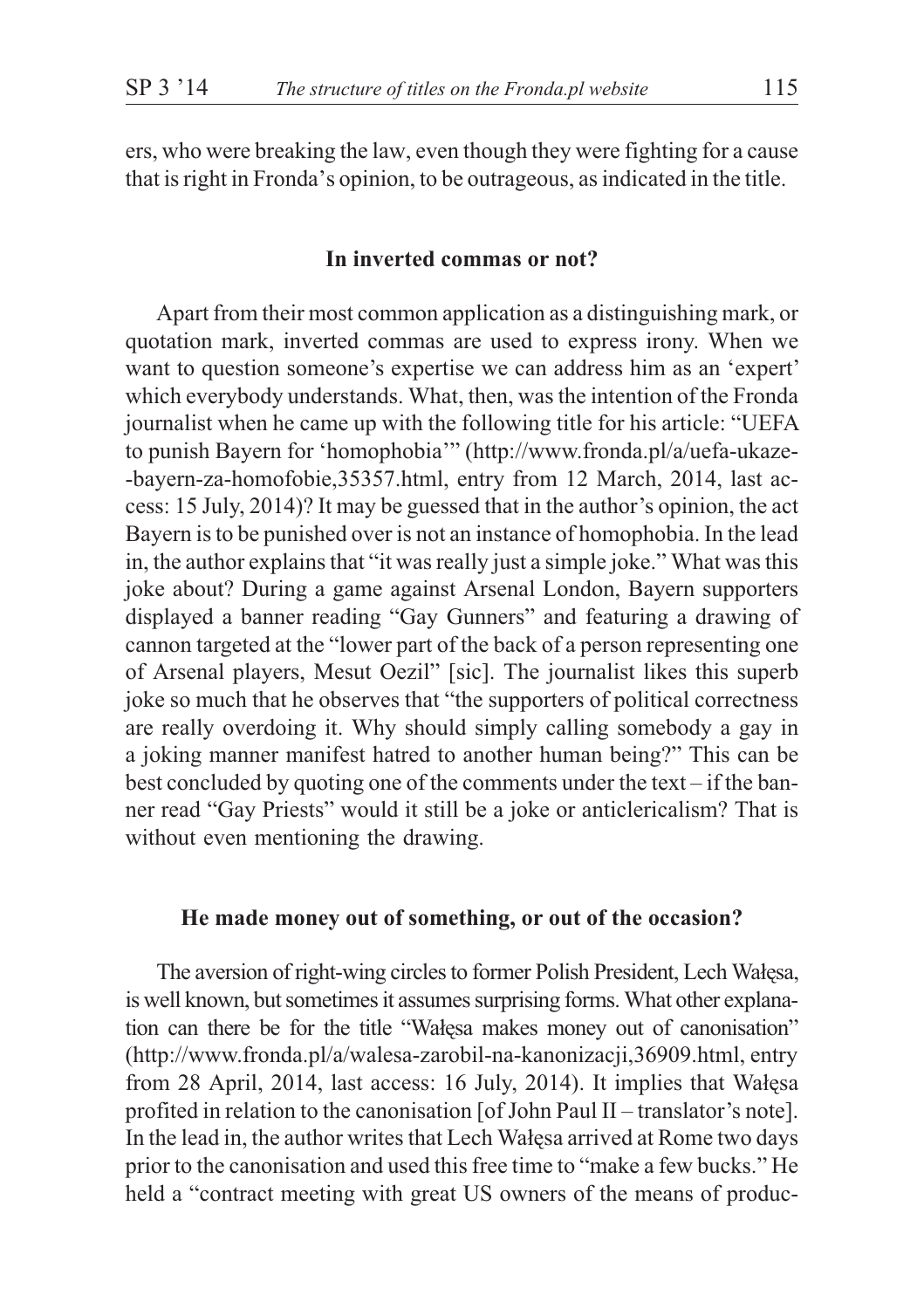tion," which probably means that he gave a lecture. Although the author puts the 'few bucks' in inverted commas he also emphasises that the former president can sometimes charge as much as 50,000 zloty (around 12,000 euro) per lecture. Lech Wałęsa said openly on TVN24 that he was going to the canonisation and that he also had a meeting arranged. Following a tabloid mode, the article later says that, thanks to his foreign contracts the president earns 1,200,000 zloty (around 300,000 euro) annually. Also, this is not his only income, because receives a monthly pension of 4,000 zloty (around 1,000 euro). His privileges do not end there, however, because the president is authorised to use a limousine provided by the Government Protection Bureau (BOR) and the resources for running an office, which the author finds highly surprising. The final two sentences explain why the author has used the title that he has: "It has to be admitted that the ex-president knows where to earn good money. The question is whether he realises that money can become an idol." This type of activity is not surprising at all in the case of former heads of states, and it is a pity that the author was not able to be reliable, and entitle the text "Wałęsa" earned money on the occasion of the canonisation." This is a small correction that changes the meaning of the current title implying that the president earned money out of the canonisation.

## **Vandals break things down, thieves steal**

Outbreaks of social discontent in communist Poland were presented in the media as juvenile hooliganism inspired by others. The mechanism of transforming individuals into groups was very popular in order to stress their harmfulness. That is where the terms "Michniki" or "Kuronie"<sup>3</sup> come from. The expression "*Palikociarnia*" [Palikot's group] which is frequently used in Fronda's articles has the same meaning. It is difficult to define, although a number of Janusz Palikot's political adversaries resort to it. One of the articles is entitled: "Vandalism straight from Palikot's group spreads in Kraków. A rock-monument dedicated to John Paul II damaged" (http://www.fronda.pl/a/wandalizm-rodem-z-palikociarni-szerzy-sie-w-krakowie-zniszczono-skale-pomnik-poswiecona-janowi-pawlowi-ii,36753.html, entry from 23 April, 2014, last access: 17 July, 2014). Two things follow

<sup>3</sup> Adam Michnik and Jacek Kuroñ were prominent opposition activists in communist Poland (translator's note).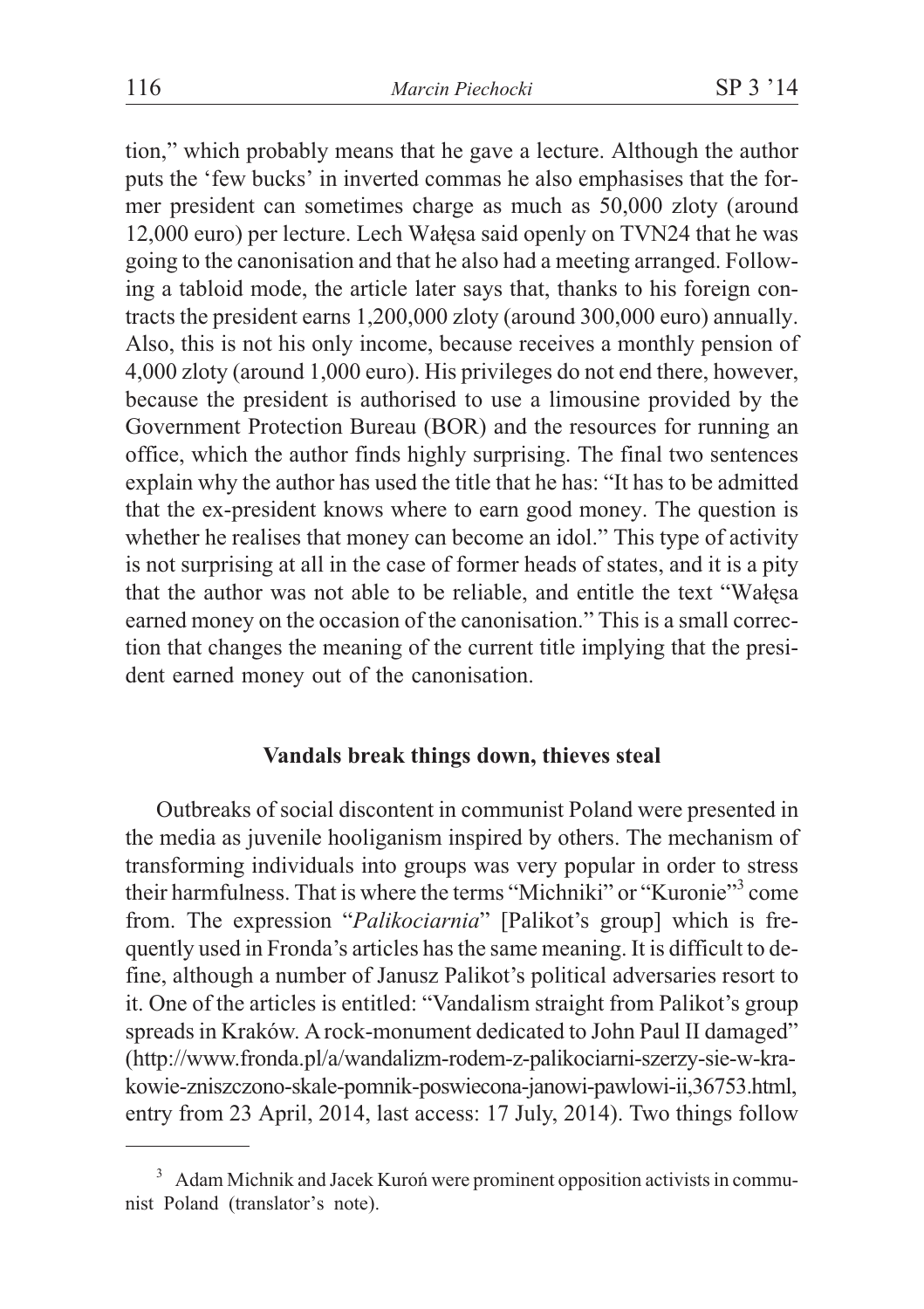from this title. Firstly, "*Palikociarnia*" is to be associated with vandalism, secondly, damaging religious monuments/objects is inspired by the circles associated with Janusz Palikot. In the lead in, the author explains that the monument dedicated to John Paul II was damaged by vandals taking inspiration from Palikot's group. The article says that a Star of David was painted on the monument, which actually might suggest that the inspirers had little in common with Janusz Palikot. Maybe they were national movement activists? Maybe they were opponents of ecumenism and the dialogue with the Jews which was initiated and conducted by John Paul II, now continued by Rev. Lemañski, a priest who is criticised by Fronda? These interpretational directions, however, are less convenient for the website, so they are not worth pursuing. It is more convenient to interpret the event in terms of Janusz Palikot's call for the division between the Church and state, which makes him an enemy of the Church. Therefore, anyone who destroys monuments associated with the Church is related to/comes from/is inspired by Palikot's group. Another similar term has been made popular by the authors of the book *Resortowe dzieci. Media* [Departmental children. The media] – Jerzy Targalski, Dorota Kania and Maciej Marosz. The authors are planning to write further books discussing other fields of social life, to demonstrate that the elite of modern Poland have family ties with the elite of the communist Poland. Monika Olejnik's<sup>4</sup> father was an officer at the Ministry of Internal Affairs at that time, so for Fronda's journalist, who follows the line of thought of the book's authors, she is a 'departmental child'. The term is extremely vague, and it is interesting that one of the book's authors, was a member of the communist PZPR party before getting involved in opposition activities. This is not about what Jerzy Targalski did in communist Poland, though, but about the fact that labelling people because of what their parents or grandparents did is reminiscent of how communist propaganda mechanisms operated. The text is entitled "Departmental child indignant at Krystyna Pawłowicz" (http://www.fronda.pl/a/resortowe-dziecko-oburzone-na-krystyne-pawlowicz,37269.html, entry from 9 May, 2014, last access: 16 July, 2014). The lead in reads as follows: "So Ms Krystyna Pawłowicz got an earful all right. Monika Olejnik is outraged at Pawłowicz for what she said about Bartoszewski. Maybe Pawłowicz really overdid it a bit, but

<sup>4</sup> One of the most prominent TV and radio political commentators, famous for uncompromising interviews with politicians (translator's note).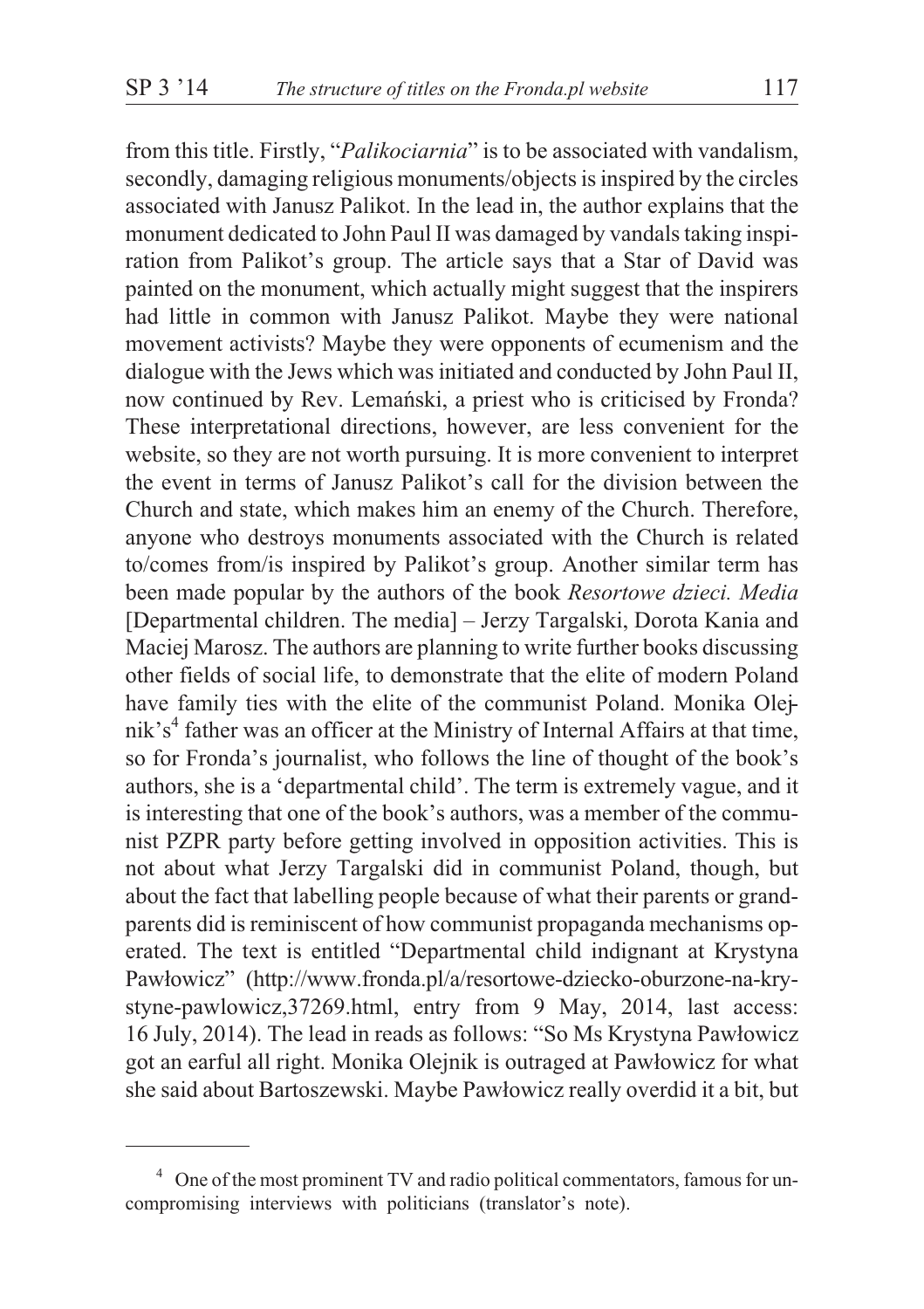Olejnik surely does not have the right to judge others." It is worth noting how "Ms Krystyna Pawłowicz" is counterpointed with "Bartoszewski," who clearly does not have a first name, and how Pawłowicz might have "overdone it a bit" but the journalist should not judge others. Monika Olejnik was indignant about the words by Pawłowicz, MP from the PiS party, who said that Władysław Bartoszewski featured in the PO party spot "is sitting in an armchair as if before the electrocution, or even after the execution, as all the lights are out." This comment is utterly out of place, as is the reaction of Olejnik who called the MP "a dumb hag." It might be surprising that the title of the book employs the mechanism that stigmatises a selected group of people from the ideologically opposite group, and that the same mechanism is used in the title of this article (the book has been published by Fronda's publishing house), but the author's comment is also surprising when he says that "you have to be an ignoramus not to notice that there is nothing offensive in the words about electrocution."

On 6 March, 2014, Fronda's homepage featured an article titled "Atheists and the godless stem from the UB" which displayed the following title after expanding: "The godless pelt blessed John Paul II with UB records!" (http://www.fronda.pl/a/bezboznicy-uderzaja-w-bl-jana-pawla-ii-ubeckimi-kwitami,35153.html, last access: 17 July, 2014). This clearly indicates that what matters is on which side of the political barricade the person concerned is. The lead in explains that "godless" people from anti-religious organisations make clear references to the sources of their ideas, that is to the lies of the UB. The Ateizm–Świeckość–Antyklerykalizm [atheism–secularity–anticlericalism] Foundation was going to display a banner reading "The Pope of a broken family" which allegedly referred to a UB provocation intended to convince Poles that Karol Wojtyła had an illicit affair and fathered a child. Tomasz Terlikowski writes in the conclusion that acting in this manner the Foundation continues the UB provocation and shows that its founders do not have much in common with atheists, but that they are actually the heirs of UB provocateurs and the successors of Rev. Popiełuszko's<sup>5</sup> murderers. Pointing to the UB origins of atheists and the godless (whatever the author means by that) is more than manipulation, it is a plain lie.

<sup>&</sup>lt;sup>5</sup> Jerzy Popiełuszko, a Catholic priest associated with the Solidarity movement, was murdered by three agents of the Polish communist internal intelligence agency (SB) in 1984 (translator's note).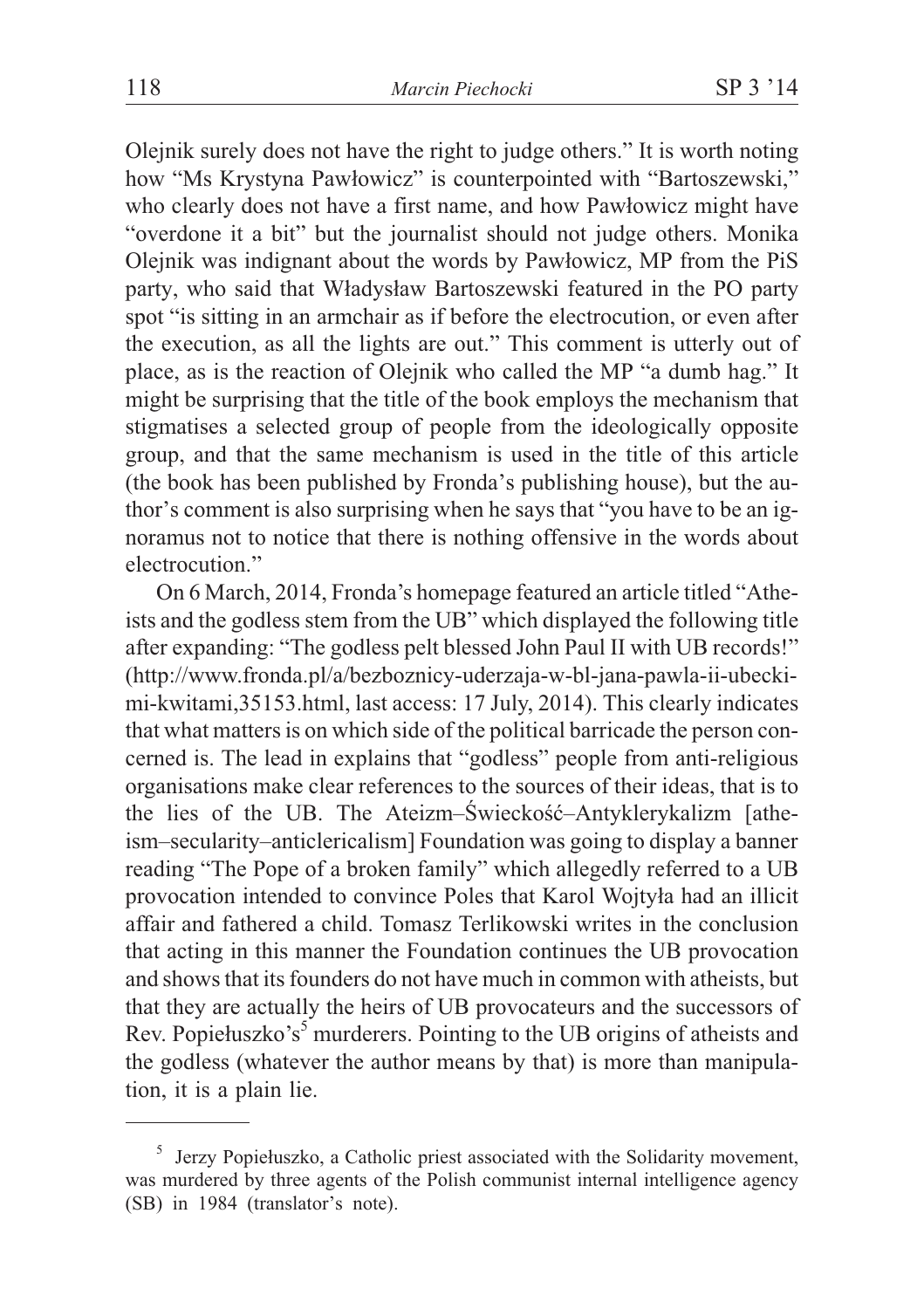# **Ivan is coming!**

Employing the fear of the alien, or of strangers, is as old a mechanism as it is primitive. On the Fronda website the role of the alien is usually given to Germans, Russians or the rotten West, depending on the context. However, the title "Russia's attack of Poland needs to be taken seriously!" (http://www.fronda.pl/a/atak-rosji-na-polske-trzeba-brac-powaznie,35034.html, entry from 2 March, 2014, last access: 16 July, 2014) can be considered as going beyond certain limits and becoming hysterical. The article reviews another article by Cezary Gmyz from *niezale¿na.pl*, where the author presents a scenario of a Poland endangered by the aggression of its eastern neighbour. He uses strong language: "Let us have no illusions. In the case of aggression from the east or the north, Poland will have much less time than in September 1939. […] I'd rather have no illusions. Poland's historical experience is too profound. The future signatories of the Targowica Confederation<sup>6</sup> deluded themselves that Empress Catherine would not reach out her paws to get hold of the country headed by her lover, Stanisław August Poniatowski; Poles in 1939 deluded themselves, trusting the power of France and England. We deluded ourselves that that our tribute of blood would not be forgotten. Yalta painfully dispelled these illusions. […] The Russian Baltic fleet is able to strike a majority of targets in Poland, both with conventional and unconventional missiles. It is another matter that Russia does not necessarily need to attack Poland from the sea. A much more dangerous unit is anchored on our borders – an aircraft carrier/landing craft/missile frigate, namely the Kaliningrad Oblast. The number of troops and equipment accumulated in this Russian enclave in NATO could, according to some, suffice to invade Poland successfully. [...] Poland should learn the same lesson from its history as the Jews have from the Holocaust." If it does not, claims the author, "we may again have to pay a tribute not only of blood but also of sovereignty." Cezary Gmyz's text can be found at http://niezalezna.pl/37396-cezary-gmyz-szykujmy- -sie-do-wojny (last access: 20 July, 2014) under an even more dramatic title: "Let's get ready for war." There is one puzzling thing, though, namely the date this text was posted  $-18$  January, 2013. If this is not an editorial

<sup>6</sup> The Targowica Confederation was signed in 1792 by Polish magnates, backed by the Russian Empress Catherine, to oppose the Constitution of the 3rd of May, which introduced numerous political reforms. It has become synonymous with treason in the Polish language (translator's note).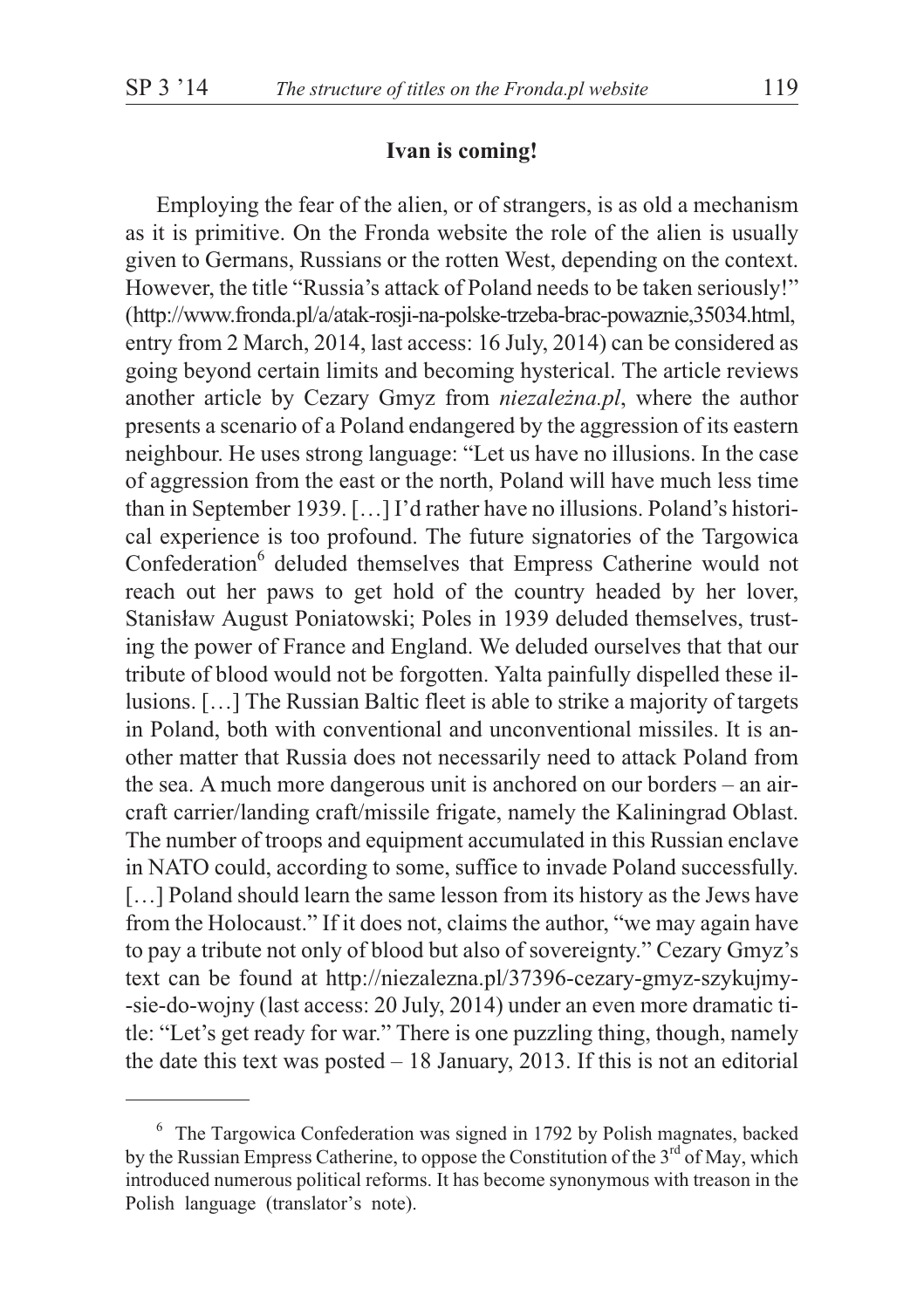error, over a year passed from the publication of Cezary Gmyz's article to the dramatically entitled article of Fronda. Its message, in the face of Russia's aggression in Eastern Ukraine, which was under way when Fronda made its publication, implies that Poland could become the next target.

## **'Cos every gay is a deviant**

Fronda's journalists' negative attitude to homosexuals is not surprising, unlike their attempts to discredit this group of people at every occasion. One such attempt is the title of the article "Total deviation. Gay killed during sadomasochistic session" (http://www.fronda.pl/a/calkowita-dewiacja-gej-zginal-podczas-sadomasochistycznej-sesji,36091.html, entry from 3 April, 2014, last access: 18 July, 2014). The lead in explains what this emotional title concerns: "Total deviation. A gay died as a result of injuries inflicted by a partner during a brutal sadomasochistic session. The torturer covered him with a quilt and went to see another man. This is what the promotion of deviation leads to." The construction of the title and the article itself imply that gays are deviants, unless the title would be the same in the case of heterosexual lovers: "Total deviation. A heterosexual died as a result of injuries inflicted by his partner during a brutal sadomasochistic session." It can be assumed, however, that Fronda would find this topic less useful, as the case in question allowed them to indicate what perverts homosexuals are. It should be borne in mind, though, that the death was caused by sadomasochistic inclinations rather than sexual orientation.

Something similar is happening in the case of the title "Obviously, homosexuals are lewd – admits a full-time gay from TOK FM!" (http://www.fronda.pl/a/oczywiscie-ze-homoseksualisci-sa-rozpustni-przyznaje-etatowy- -gej-z-tok-fm,34703.html, entry from 20 February, 2014, last access: 18 July, 2014). One can easily imagine the reaction of the website's journalists if someone quoted the assessment of the clergy in Rwanda during the civil war there in 1994, titling the text: "Murderers! Catholic priests accountable for homicide." It is unknown what percentage of the gay population would describe themselves as being lewd, and it is difficult to say how many priests in Rwanda observed their principles and the law, and how many did not. Such generalisations should not be made on the basis of a single case. It is no use referring to the words of Kuba Janiszewski (the 'full-time gay from TOK FM'), who admitted that Tomasz Terlikowski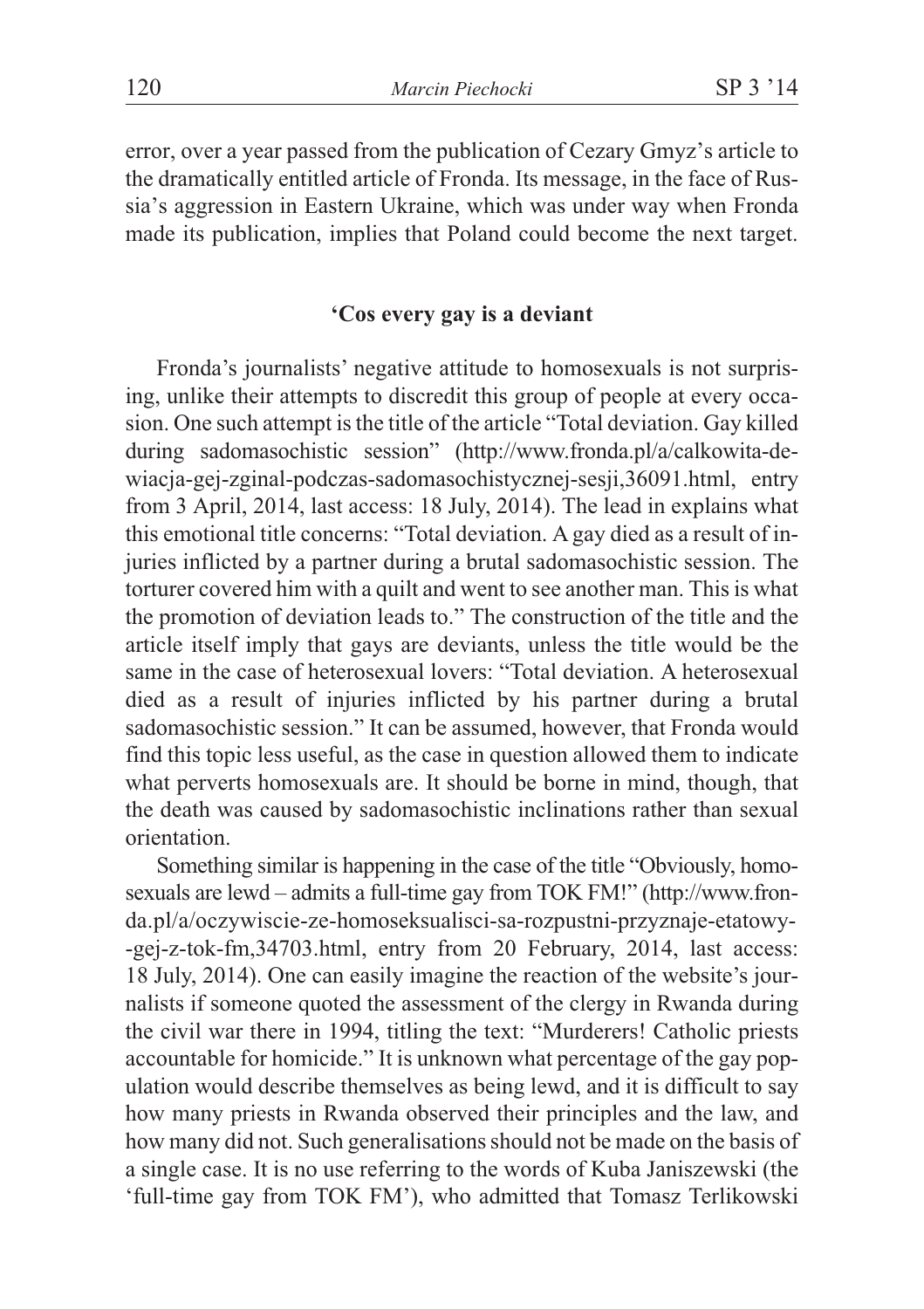was right in interpreting his intention and message that promiscuity is one of the fundamental features of homosexual community. The thing is whether a serious source of information should treat a person as an authority only because their views, although condemned, match the profile of the website.

### **Education – depravation**

The journalists from Fronda deem sexual education a source of deviation and problems in adulthood. Frequently named the 'sexualisation of children' it is apparently about teaching toddlers to masturbate. If unhealthy curiosity led anyone to open the text entitled "How Germans deprave their children" (http://www.fronda.pl/a/jak-niemcy-deprawuja-swoje-dzieci,36716.html, entry from 23 April, 2014, last access: 18 July, 2014) in order to get all flushed reading about what our depraved neighbours from across the Oder do to their children, they must have been disappointed. The lead in would confuse the reader: "Children in Rybnik were thrown out of kindergarten because their parents opposed the ideology of gender. This would never happen in Germany. Parents would be fined or arrested there. In the schools of our Western neighbour the promotion of pornography, masturbation and even paedophilia is a standard. One can only passively oppose compulsory depravation. Whoever tries to save their children can lose them forever." It follows from the article that the curriculum in Germany contains courses promoting pornography, masturbation and paedophilia. This is apparently a standard in schools there. It becomes more interesting as we read on, "[d]ebauched sex education in Germany is a burning issue. Children are openly depraved in thousands of schools, and parents can do nothing to prevent it. Article 6. II 1 of the German Constitution stipulates that 'The care and education of children is a natural right and duty of parents, which is vested with them in the first place'. This is pure theory. Schooling is mandatory, with no exceptions in Germany. Those who protest by not sending their children for immoral courses are punished with fines or arrest. Children of exceptionally resistant parents are simply taken away from them, as was the case of the Wunderlichts, who were teaching their four children at home. In the opinion of the German Federal Tribunal, homeschooling 'is harmful to children as such' and it is unconditionally prohibited. Fearing the prospect of separation, parents are forced to send children to school. There they will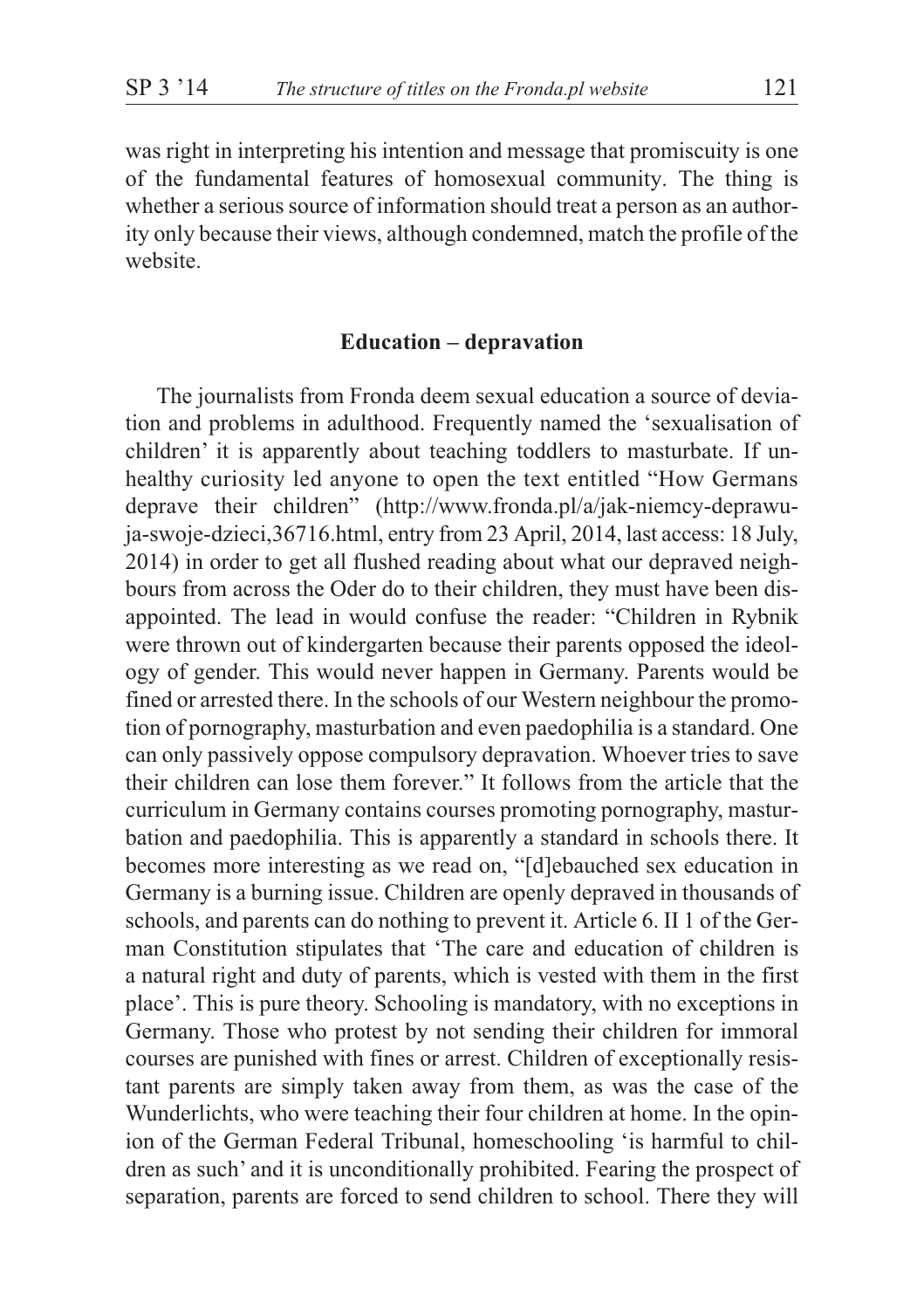be taught masturbation, they will face the promotion of homosexuality and a discreet invitation to paedophilia." The liberal treatment of facts cannot be justified by ideological fervour. It is difficult to accept the message that the promotion of deviation and homosexuality lies in wait at school. The untruthful title, combined with untruthful content, is again reminiscent of those tabloids that apply the same practices, but for a different purpose. They are seeking greater circulation, while Fronda is voicing arguments in favour of their worldview.

#### **Conclusions**

- Fronda journalists frequently construe their titles in the same way as tabloids do. For instance, on 20 May, 2014 Fronda's homepage featured the teaser reading "Is Korwin-Mikke<sup>7</sup> a normal person?" which upon clicking revealed the title "Once again Korwin-Mikke reveals his pro-Putin and anti-feminine attitudes" (http://www.fronda.pl/a/korwin-mikke-kolejny-raz-pokazuje-swoje-proputinowskie-i-antykobiece- -oblicze,37633.html, last access: 18 July, 2014). On 16 May, 2014, the news about a failed attempt to launch an unmanned rocket was entitled "Russia embarrassed again. Hurrah!" (http://www.rum.www.fronda.pl/a/kolejna-kompromitacja-rosji-nie-potrafi-nawet-wystrzelic-rakiety-w-kosmos,37512.html, last access: 17 July, 2014).
- The ideological angle is sometimes more important than the truth, which is somewhat surprising, as a website with such a profile should be particularly sensitive to truthfulness. This can be exemplified by the article entitled "Eugenic nightmare continues! The EU follows the model of birth control straight from the Nazi concentration camps!" (http://www.fronda.pl/a/eugeniczny-koszmar-trwa-ue-kieruje-sie-modelem-kontroli-urodzen-rodem-z-hitlerowskich-obozow-koncentracyjnych,39786.html, entry from 22 July, 2014, last access: 18 July, 2014). Tomasz Teluk manipulates the content, counterpointing the compulsory (sic) euthanasia of mentally ill patients or alcoholics with the activities of the United Nations, without defining them in detail. We can only read that "today another organisation deals with birth control, namely the

 $^7$  Janusz Korwin-Mikke is a political commentator and Member of the European Parliament. He is famous for his extreme right-wing, anti-democratic and anti-feminist views (translator's note).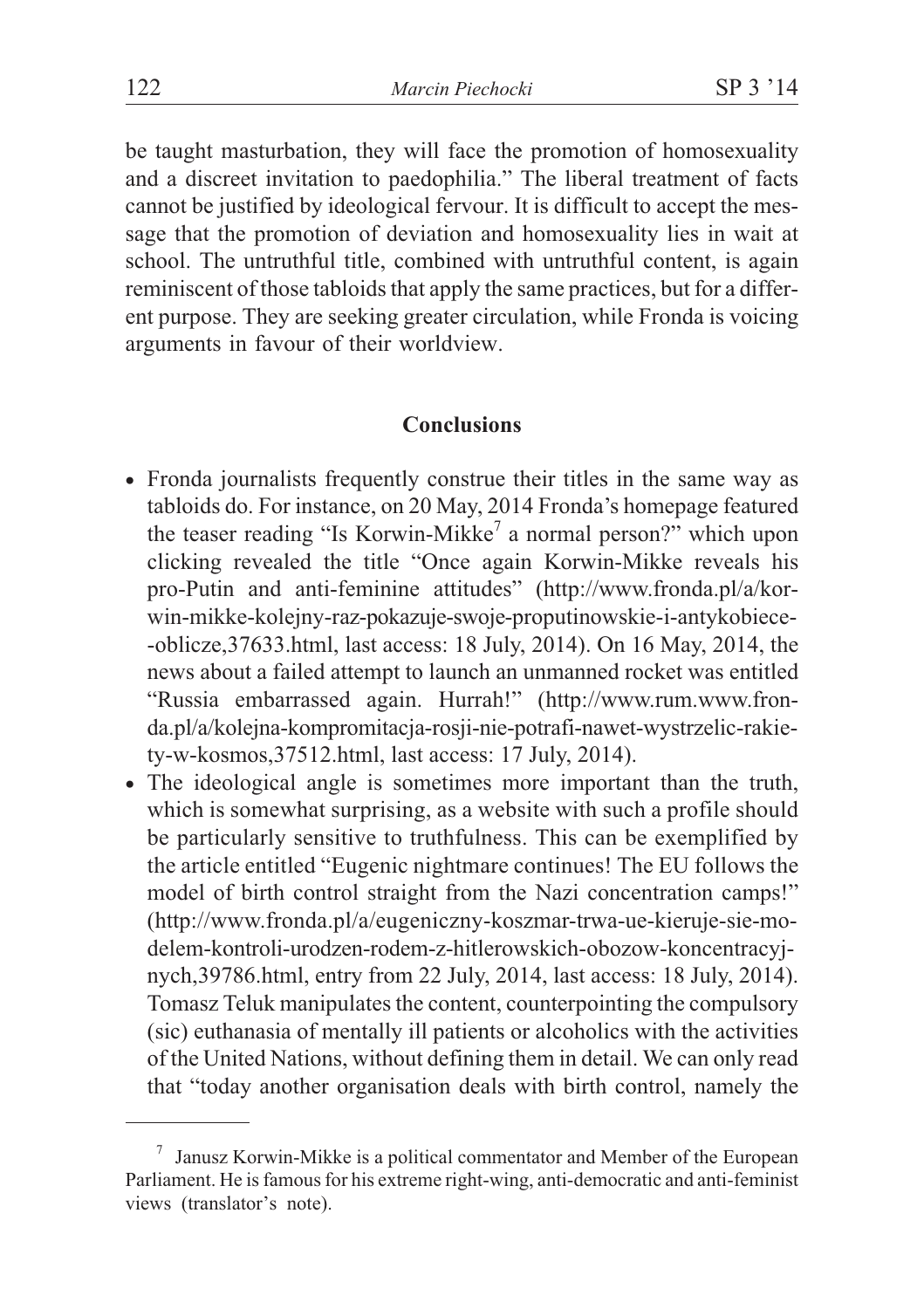United Nations. Do bureaucrats realise the true roots of the issue they have got themselves in? Would they fight so enthusiastically for women's 'right' to abortion, eugenics or *in vitro* fertilisation if they were aware of the Nazi origins of modern eugenics?"

- The journalists are eager to use the figure of an enemy who does not necessarily have to be defined. It could be the left wing or "left-wing missionary mainstream" or the Baal of contemporary "demoabortocracy" or "euthanazim" (http://www.fronda.pl/a/nagonka-na-katolikow- rozpoczeta-na-prof-chazanie-sie-nie-skonczy,39791.html, last access 23 July, 2014); it can be feminist movements, divorcing parents or the ideology of gender which they claim causes paedophilia (http://www.fronda.pl/a/terlikowski-u-olejnik-pedofil-nie-bierze-pierwszego-lepszego-dziecka-ale-wybiera-dziecko-ktore-jest-juz-jakos-skrzywdzone, $31365$ .html, last access: 23 July, 2014); it could be the WOSP charity campaign led by Jurek Owsiak, which becomes more dangerous the more good it does (http://www.fronda.pl/a/terlikowski-i-jeszcze- -o-jerzym-owsiaku-i-jego-karnawale,25361.html, last access: 23 July, 2014); it could be a defiant priest, such as Rev. Wojciech Lemañski who "is making a fuss again" (http://www.fronda.pl/a/dlaczego-ks-lemanski-ponownie-robi-zamieszanie,36407.html, last access: 23 July, 2014) or is becoming "less and less Catholic" (http://www.fronda.pl/a/ks-lemanski-coraz-mniej-katolicki-teraz-kwestionuje-zakaz-zabijania-chorych-i-wspiera-konkubinaty,31565.html, last access: 23 July, 2014); it could the Primate of Poland if he supports a party in a political dispute that Fronda disapproves of (http://www.fronda.pl/a/terlikowski-zaskakujacy-sojusz-tronu-i-oltarza,30182.html, last access: 23 July, 2014); it could be a scholar proclaiming unacceptable ideas, who "completes 150% of the anticlerical norm" (http://www.fronda.pl/a/terlikowski- -prof-baniak-wyrabia-150-procent-antyklerykalnej-normy,21332.html, last access: 23 July, 2014). Michał Głowiński wrote that your enemy defines your perception of the world, and ways of thinking and speaking. While you do not have to address him or speak about him directly, your statements are construed so that they assume his existence. He observes that the enemy is of "all kinds" and has many names. When there are no real enemies, they have to be invented (Głowiński, 1993, p. 358–359). The articles from the Fronda website reveal a similar mechanism. A significant portion concern combating such an enemy, and if it did not exist, would the website be able to consolidate a group of readers around itself? Very frequently Fronda's articles can be categorised as hate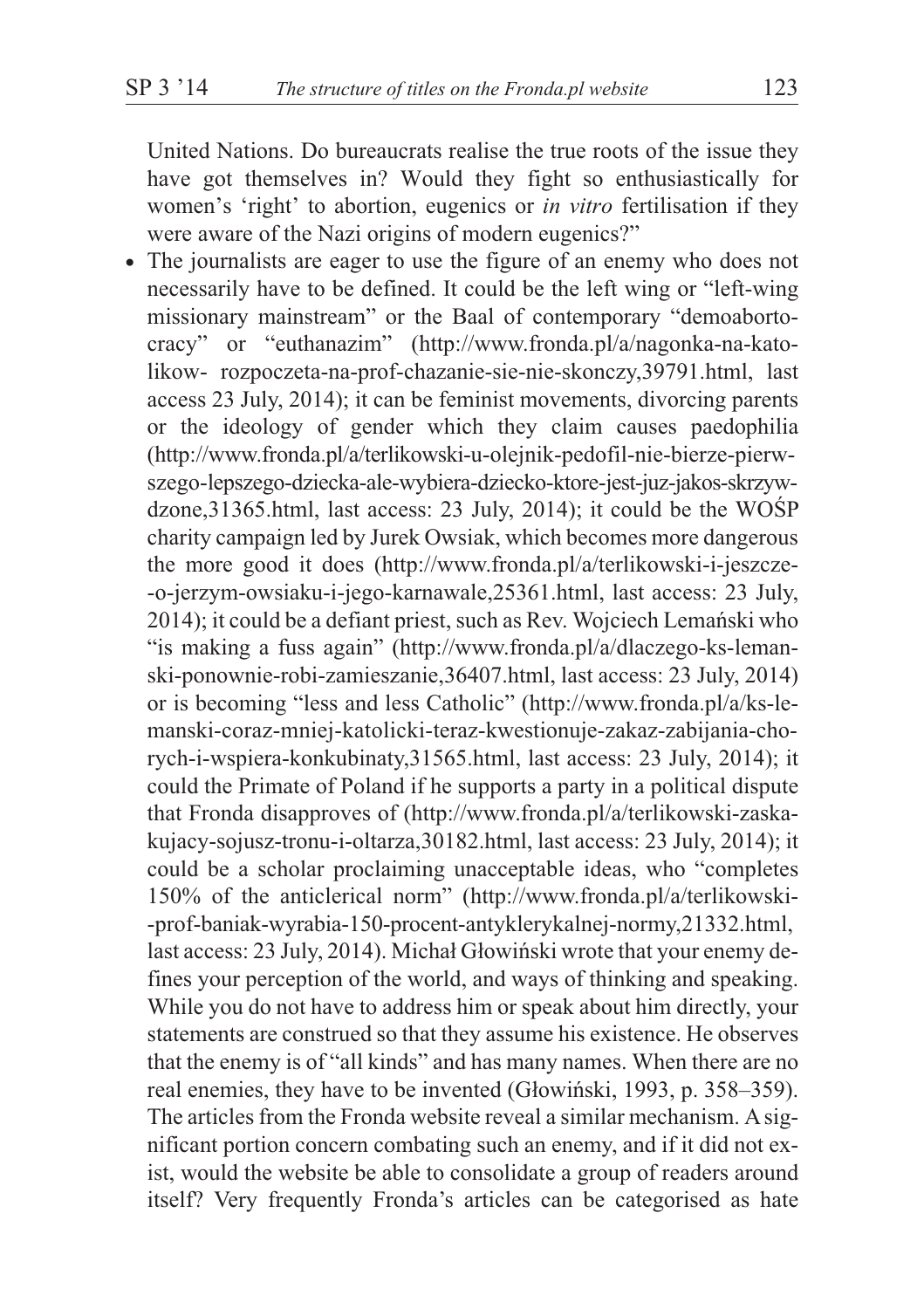speech, described by Michał Głowiński as follows: this is the rhetoric of absolute arguments; it does not address the people it concerns but only talks about them, it accuses them and inspires hatred towards them, but they are not discourse partners; it is characterised by using ultimate arguments and objectification of those who have become the target of the attack; the dichotomous division is combined with perceiving the world in terms of a conspiracy theory; it uses unambiguous and one-sided evaluations of the persons it talks about; it proclaims the truth, deemed to be final and indisputable (Głowiński, 2009, p. 242–247).

#### **Bibliography**

- Ab, Polacy protestują przeciwko Konwencji Rady Europy, http://www.fronda.pl/a/ polacy-protestuja-przeciwko-konwencji-rady-europy,37761.html, 23.05.2014.
- Ab, *Wałęsa zarobił na kanonizacji*, http://www.fronda.pl/a/walesa-zarobil-na-kanonizacji,36909.html, 28.04.2014.
- Ab, *Wroc³aw wybucza³ Frasyniuka*, http://www.fronda.pl/a/wroclaw-wybuczal-frasyniuka,38151.html, 3.06.2014.
- Beb, Artur Szpilka: Gender? A co to jest? To pedały? Dajże spokój!, http://www.fronda.pl/a/artur-szpilka-gender-a-co-to-jest-to-pedaly-dajze-spokoj,33478.html, 13.01.2014.
- Beb, *Skandal! Policja rozbiła protest przeciwko teczy na pl. Zbawiciela!*, http://www.fronda.pl/a/skandal-policja-rozbila-protest-przeciwko-teczy-na-pl-zbawiciela,36 381.html, 12.04.2014.
- Beb, *Sprzeda¿ "Wyborczej" spad³a o 18 proc*., http://www.fronda.pl/a/sprzedaz-wyborczej-spadla-o-18-proc,36186.html, 6.04.2014.
- Bralczyk J. (2003), *O języku polskiej propagandy politycznej lat siedemdziesiątych*, Warszawa.
- Chmielewski P., *Jak Niemcy deprawują swoje dzieci*, http://www.fronda.pl/a/jak--niemcy-deprawuja-swoje-dzieci,36716.html, 23.04. 2014.
- ED, MOP, *Kilku naukowców z UAM domaga siê "œwieckoœci pañstwa"*, http://www.fronda.pl/a/kilku-naukowcow-z-uam-domaga-sie-swieckosci-panstwa,39500.html, 14.07.2014.
- Fronda.pl, *Portal Fronda.pl kolejny raz zablokowany na Facebooku*, http://www.fronda.pl/a/portal-frondapl-kolejny-raz-zablokowany-na-facebooku,38410.html, 11.06.2014.
- Głowiński M. (1993), *Peereliada : komentarze do słów 1976–1981*, Warszawa.
- Głowiński M. (2009), *Nowomowa i ciągi dalsze: szkice dawne i nowe*, Kraków.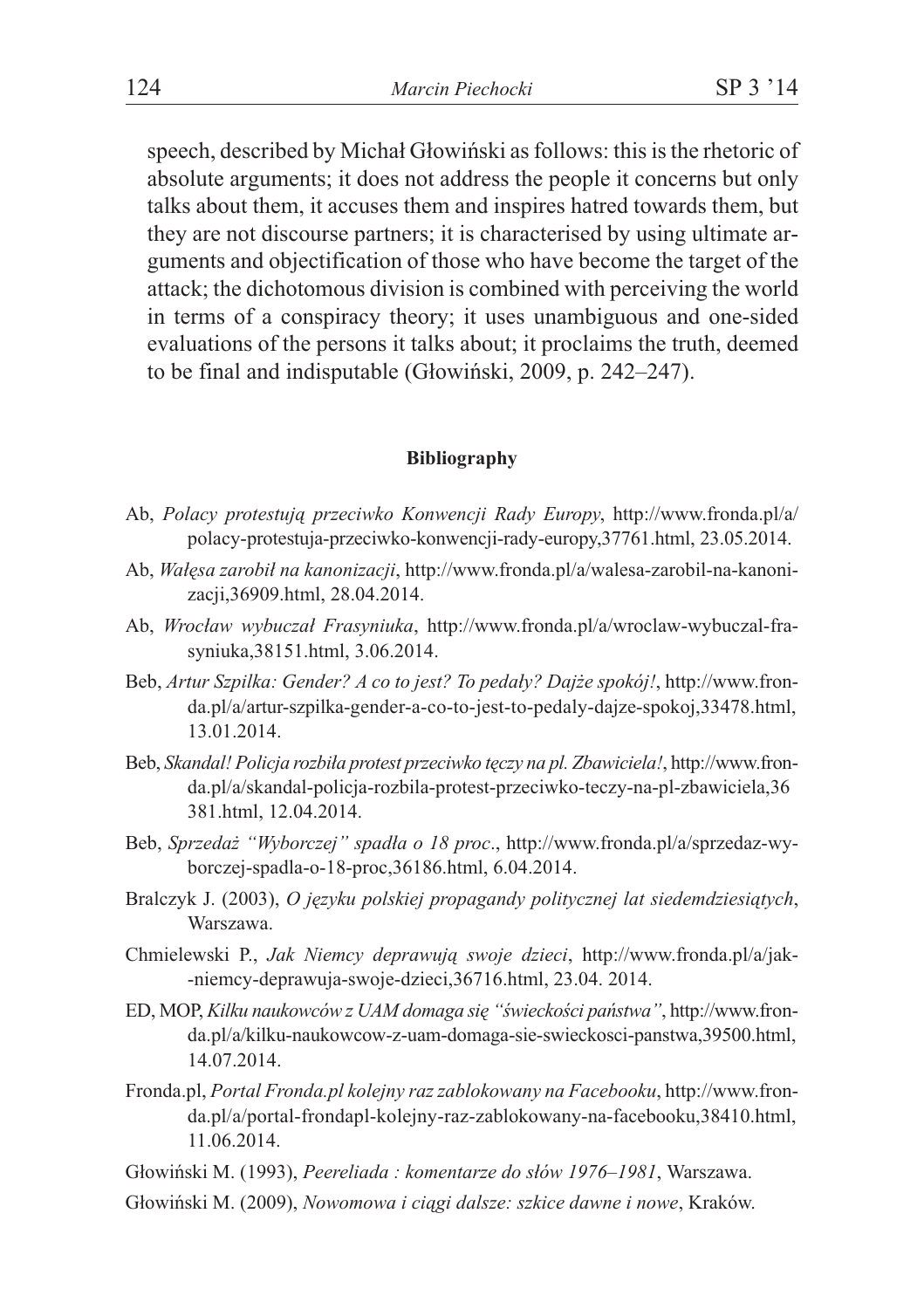- Kerr C., *New study links birth control pill with multiple sclerosis*, http://linkis.com/ news360.com/article/oA4Jc, 28.02.2014.
- *Komunikat biura prasowego sztabu kww ruch narodowy ws. pacyfikacji demonstracji przeciwko odbudowie têczy*, http://narodowcy2014.pl/komunikat-biura-prasowego-sztabu-kww-ruch-narodowy-ws-pacyfikacji-demonstracji-przeciwko- -odbudowie-teczy/, 12.04.2014.
- MaR, Zbanowany spot Solidarnej Polski. Za rzekoma dyskryminacje homoseksua*listów!*, http://www.fronda.pl/a/zbanowany-spot-solidarnej-polski-za-rzekoma-dyskryminacje-homoseksualistow,37543.html?page=2&, 17.05.2014.
- Mazur M. (2003), *Propagandowy obraz świata: polityczne kampanie prasowe w PRL*, *1956–1980: model analityczno-koncepcyjny*, Warszawa.
- Mod, *Korwin-Mikke kolejny raz pokazuje swoje proputinowskie i antykobiece oblicze*, http://www.fronda.pl/a/korwin-mikke-kolejny-raz-pokazuje-swoje-proputinowskie-i-antykobiece-oblicze,37633.html, 20.05.2014.
- Mod, Radosław Sikorski podobnie jak oligarchowie ukraińscy lubuje się w luksusie!, http://www.fronda.pl/a/radoslaw-sikorski-podobnie-jak-oligarchowie-ukrainscy-lubuje-sie-w-luksusie-2,34880.html, 26.02.2014.
- Mod, *Resortowe dziecko oburzone na Krystyne Pawłowicz*, http://www.fronda.pl/a/resortowe-dziecko-oburzone-na-krystyne-pawlowicz,37269.html, 9.05.2014.
- Mod, Wandalizm rodem z palikociarni szerzy się w Krakowie. Zniszczono skałę-pomnik poświęconą Janowi Pawłowi II, http://www.fronda.pl/a/wandalizm-rodem-z-palikociarni-szerzy-sie-w-krakowie-zniszczono-skale-pomnik-poswiecona-janowi-pawlowi-ii,36753.html, entry from 23.04.2014.
- Moryñ S., *Homoseksualny atak na Warszawê*!, http://www.fronda.pl/a/homoseksualny-atak-na-warszawe,37725.html, 22.05.2014.
- *Niemcy rozstrzelani w Bazylei*, http://euro.wp.pl/title,Niemcy-rozstrzelani-w-Bazylei, wid,14520654,wiadomosc.html, 26.05.2012.
- Pac, Brawo! Radzyń Podlaski nie chce diabła!, http://www.fronda.pl/a/brawo-radzyn-podlaski-nie-chce-diabla,37086.html, 3.05.2014.
- Pac, Pigułki antykoncepcyjne powodują stwardnienie rozsiane!, http://www.fronda.pl/a/pigulki-antykoncepcyjne-powoduja-stwardnienie-rozsiane,34991.html, 1.03.2014.
- Pac, *Polscy lekarze przeciw gender*, http://www.fronda.pl/a/polscy-lekarze-przeciw-gender,34594.html, 17.02.2014.
- Pac, *Świat jest przeciwny aborcji i homoseksualizmowi!*, http://www.fronda.pl/a/ swiat-jest-przeciwny-aborcji-i-homoseksualizmowi,36744.html, 23.04.2014.
- Pac, *Totalna dewiacja. Gej zginął podczas sadomasochistycznej sesji*, http://www.fronda.pl/a/calkowita-dewiacja-gej-zginal-podczas-sadomasochistycznej-sesji,36 091.html, 3.04.2014.
- Pac, Tryumf homo-faszyzmu. Dyrektor Mozilli ustępuje, http://www.fronda.pl/a/tryumf-homo-faszyzmu-dyrektor-mozilli-ustepuje,36129.html, 4.04.2014.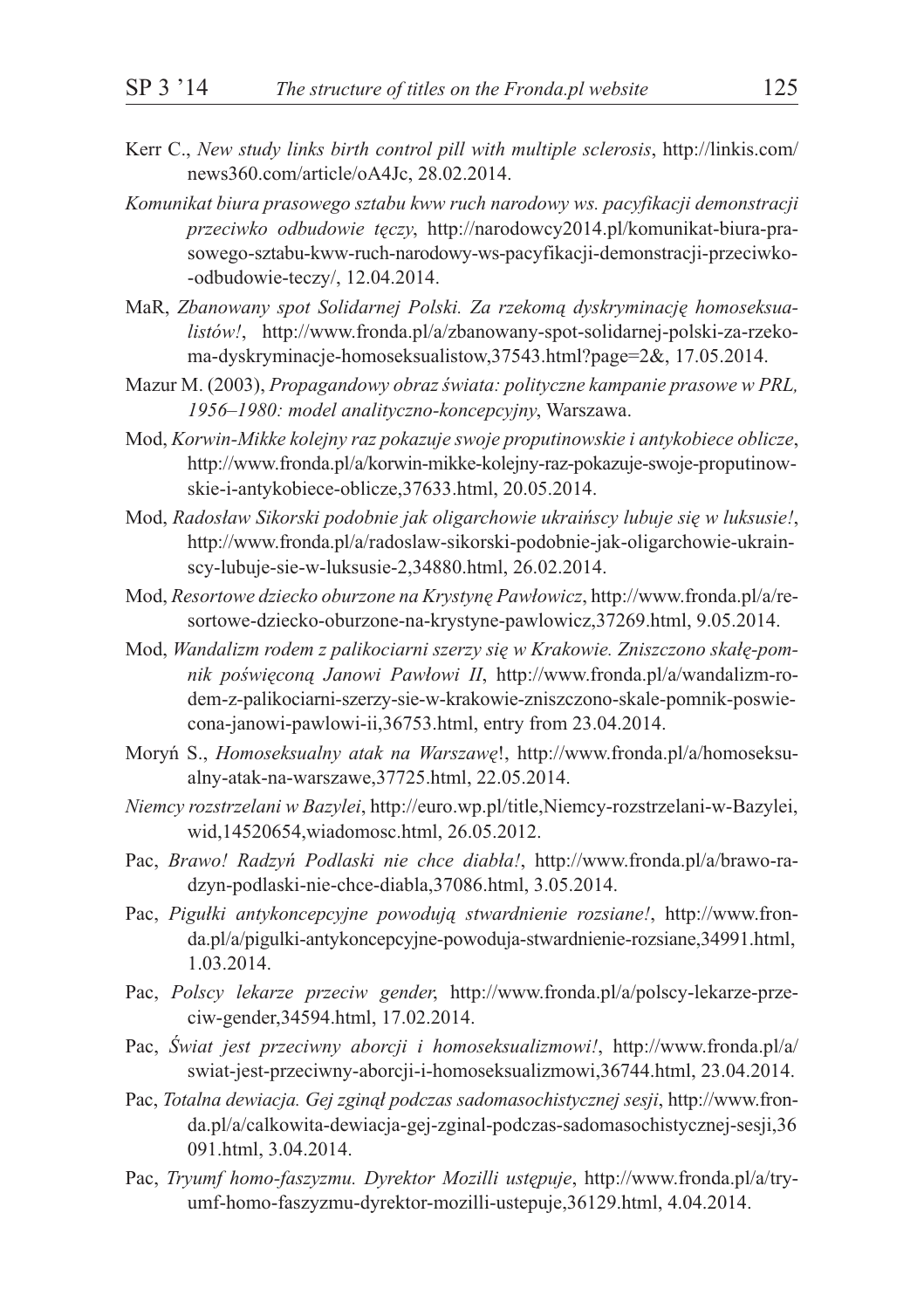- Pac, *UEFA ukaże Bayern za "homofobie"*, http://www.fronda.pl/a/uefa-ukaze-bayern-za-homofobie,35357.html, entry from 12.03. 2014.
- Pac, *Warren Buffet przekazał proaborcyjnym organizacjom ponad miliard dolarów*, http://www.fronda.pl/a/warren-buffet-przekazal-proaborcyjnym-organizacjom- -ponad-miliard-dolarow,37424.html, 14.05.2014.
- Philo, *Bzdurne ¿yczenia Donalda Tuska dla Kobiet*, http://www.fronda.pl/a/bzdurne- -zyczenia-donalda-tuska-dla-kobiet,35228.html, 8.03.2014.
- Philo, *Facebook kolejny raz zablokowa³ portal Fronda.pl*, http://www.fronda.pl/a/ facebook-kolejny-raz-zablokowal-portal-frondapl,33529.html, 14.01.2014.
- Philo, *News optymistyczny: "Gazeta Wyborcza" leci na ³eb na szyjê!*, http://www.fronda.pl/a/news-optymistyczny-gazeta-wyborcza-leci-na-leb-na-szyje,37209.html, 7.05.2014.
- Philo, *Teoria gender prowadzi do samobójstwa. Zobacz FILM!*, http://www.fronda.pl/a/ teoria-gender-prowadzi-do-samobojstwa-zobacz-film,35822.html, 26.03.2014.
- Philo, *Terlikowski u Olejnik: "pedofil nie bierze pierwszego lepszego dziecka, ale wybiera dziecko, które jest już jakoś skrzywdzone"*, http://www.fronda.pl/a/ terlikowski-u-olejnik-pedofil-nie-bierze-pierwszego-lepszego-dziecka-ale-wybiera-dziecko-ktore-jest-juz-jakos-skrzywdzone,31365.html, 18.10.2013.
- Philo, *Wracamy na Facebook*, http://www.fronda.pl/a/wracamy-na-facebook,37313.html, 10.05.2014.
- Redakcja Fronda.pl, *Facebook Fronda.pl kolejny raz zablokowany*, http://www.fronda.pl/a/facebook-frondapl-kolejny-raz-zablokowany,36269.html, 9.04.2014.
- Sebastian, *Dlaczego ks. Lemañski ponownie robi zamieszanie?*, http://www.fronda.pl/a/dlaczego-ks-lemanski-ponownie-robi-zamieszanie,36407.html, 13.04.2014.
- SM, *A jednak król Belgii podpisał cyrogoraf, czyli pakt z diabłem umożliwiającym zabijanie chorych dzieci!*, http://www.fronda.pl/a/a-jednak-krol-belgii-podpisal-cyrogoraf-czyli-pakt-z-diablem-umozliwiajacym-zabijanie-chorych-dzieci,35052.html, 3.03.2014.
- Sm, Atak Rosji na Polske trzeba brać poważnie!, http://www.fronda.pl/a/atak-rosji-na-polske-trzeba-brac-powaznie,35034.html, 2.03.2014.
- Sm, *Kogo Polacy chcq na premiera? Zaskakujący wynik sondażu!*, http://www.fronda.pl/a/kogo-chca-polacy-na-premiera-zaskakujace-dane,28395.html, 25.05.2013.
- Sm, *Tusk i Sikorski pośród najpoteżniejszych ludzi na świecie i gangsterów*, http://www.fronda.pl/a/tusk-i-sikorski-posrod-najpotezniejszych-ludzi-naswiecie-i-gangsterow,27857.html?page=2&, 30.04.2014.
- Teluk T., *Eugeniczny koszmar trwa! UE kieruje siê modelem kontroli urodzeñ rodem z hitlerowskich obozów koncentracyjnych!*, http://www.fronda.pl/a/ eugeniczny-koszmar-trwa-ue-kieruje-sie-modelem-kontroli-urodzen-rodem-z-hitlerowskich-obozow-koncentracyjnych,39786.html, 22.07.2014.
- Terlikowski T., *Nagonka na katolików rozpoczêta. Na prof. Chazanie siê nie skoñczy*, http://www.fronda.pl/a/nagonka-na-katolikow-rozpoczeta-na-prof-chazaniesie-nie-skonczy,39791.html, 22.07.2014.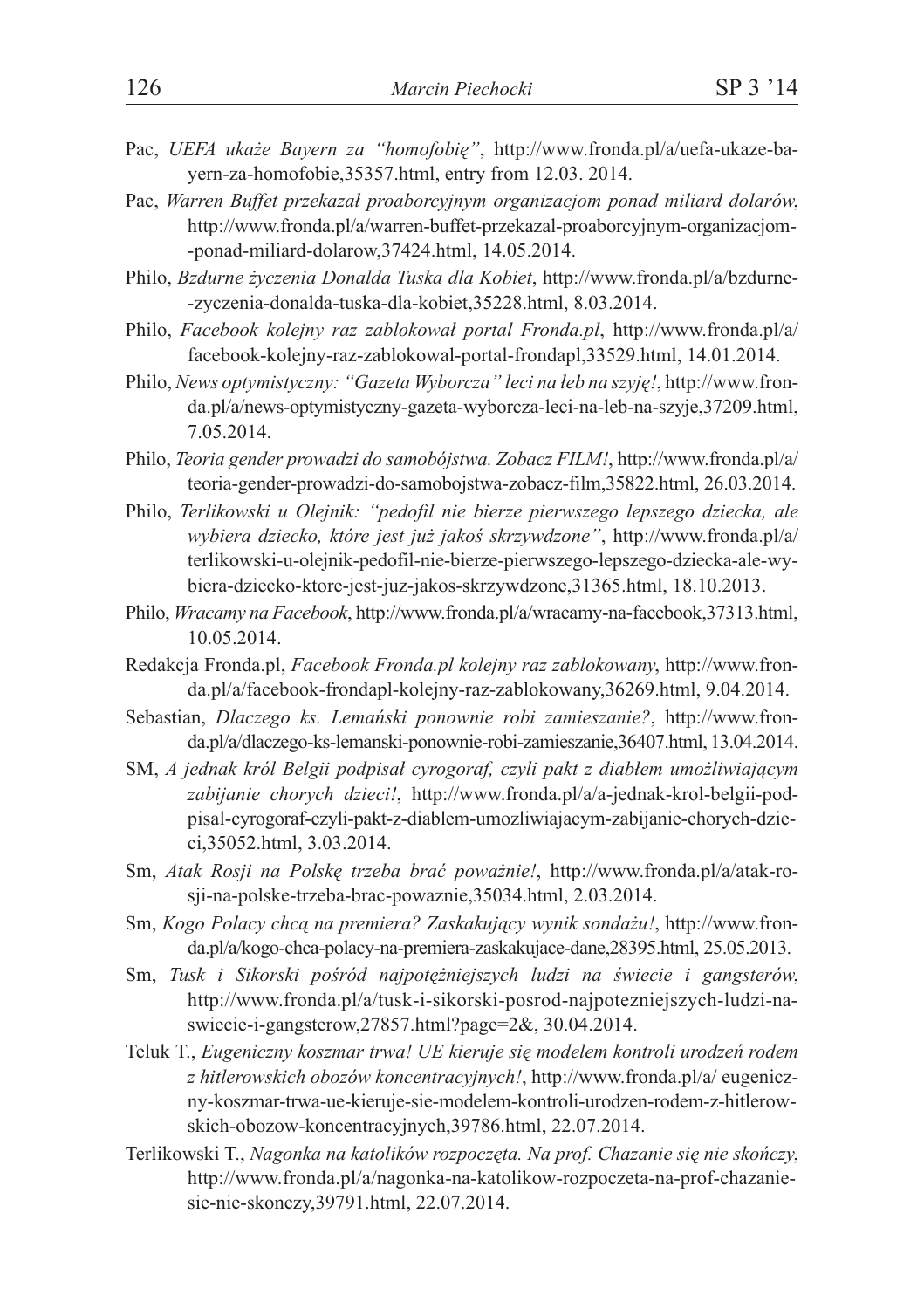- Terlikowski T. P., 1.351,13 złotych kosztuje w Polsce zamordowanie niepełnospraw*nego*, http://www.fronda.pl/a/135113-zlotych-kosztuje-w-polsce-zamordowanie-niepelnosprawnego,37415.html, 13.05.2014.
- Terlikowski T. P., *Aborcjoniści chca zabić dziecko i ponownie zgwałcić 11-latke*, http://www.fronda.pl/a/aborcjonisci-chca-zabic-dziecko-i-ponownie-zgwalcic-11-latke,38260.html, 7.06.2014.
- Terlikowski T. P., *Krew dzieci zabitych w Szpitalu Świętej Rodziny spadnie na Hanne Gronkiewicz-Waltz*, http://www.fronda.pl/a/krew-dzieci-zabitych-w-szpitalu-swietej-rodziny-spadnie-na-hanne-gronkiewicz-waltz,39823.html, 22.07.2014.
- Terlikowski T. P., *Lekarze chcieli je zabić. Rodzice przyjeli bliźnieta w jednym ciele!*, http://www.fronda.pl/a/lekarze-chcieli-je-zabic-rodzice-przyjeli-bliznieta-w- -jednym-ciele,37404.html, 13.05.2014.
- Terlikowski T. P., Pożegnanie z Mozillą!, http://www.fronda.pl/blogi/contra-gentiles/ pozegnanie-z-mozilla,38462.html, 5.04.2014.
- Terlikowski T. P., Prokuratura prowadzi śledztwo w sprawie prof. Chazana. Bo nie *zabi³ dziecka!*, http://www.fronda.pl/a/prokuratura-prowadzi-sledztwo-w-sprawie-prof-chazana-bo-nie-zabil-dziecka,38629.html, 18.06.2014.
- Terlikowski T. P., *Terlikowski: I jeszcze o Jerzym Owsiaku i jego karnawale*, http://www.fronda.pl/a/terlikowski-i-jeszcze-o-jerzym-owsiaku-i-jego-karnawale,25361.html, 13.01.2013.
- Terlikowski T. P., *Terlikowski: Prof. Baniak wyrabia 150 procent antyklerykalnej normy*, http://www.fronda.pl/a/terlikowski-prof-baniak-wyrabia-150-procent- -antyklerykalnej-normy,21332.html, 2.08.2012.
- Terlikowski T. P., *Terlikowski: Zaskakujące słowa Prymasa*, http://www.fronda.pl/a/ terlikowski-zaskakujacy-sojusz-tronu-i-oltarza,30182.html, 20.08.2013.
- Terlikowski T. P., Żadna kobieta starająca się o dziecko nie zakłada, że będzie chciała potem je usunąć, http://www.fronda.pl/a/zadna-kobieta-starajaca-sie-o-dziecko-nie-zaklada-ze-bedzie-chciala-potem-je-usunac,38354.html, 10.06.2014.
- TPT, *752 zabite osoby, czyli cena "kompromisu" aborcyjnego*, http://www.fronda.pl/a/ 752-zabite-osoby-czyli-cena-kompromisu-aborcyjnego,34162.html, 4.02.2014.
- TPT, Bezbożnicy uderzają w bł. Jana Pawła II. Ubeckimi kwitami!, http://www.fronda.pl/a/bezboznicy-uderzaja-w-bl-jana-pawla-ii-ubeckimi-kwitami,35153.html, 6.03.2014.
- TPT, Ciąg dalszy sądowego nękania za prawdę. Ateista chce pozwać ks. Dariusza *Oko*, http://www.fronda.pl/a/ciag-dalszy-sadowego-nekania-za-prawde-ateista-chce-pozwac-ks-dariusza-oko,34071.html, 31.01.2014.
- TPT, *Francja refunduje w pełni zabijanie ludzi*, http://www.fronda.pl/a/francja-refunduje-w-pelni-zabijanie-ludzi,27290.html, 2.04.2013.
- TPT, Ks. *Lemañski coraz mniej katolicki. Teraz kwestionuje zakaz zabijania chorych i wspiera konkubinaty*, http://www.fronda.pl/a/ks-lemanski-coraz-mniej-